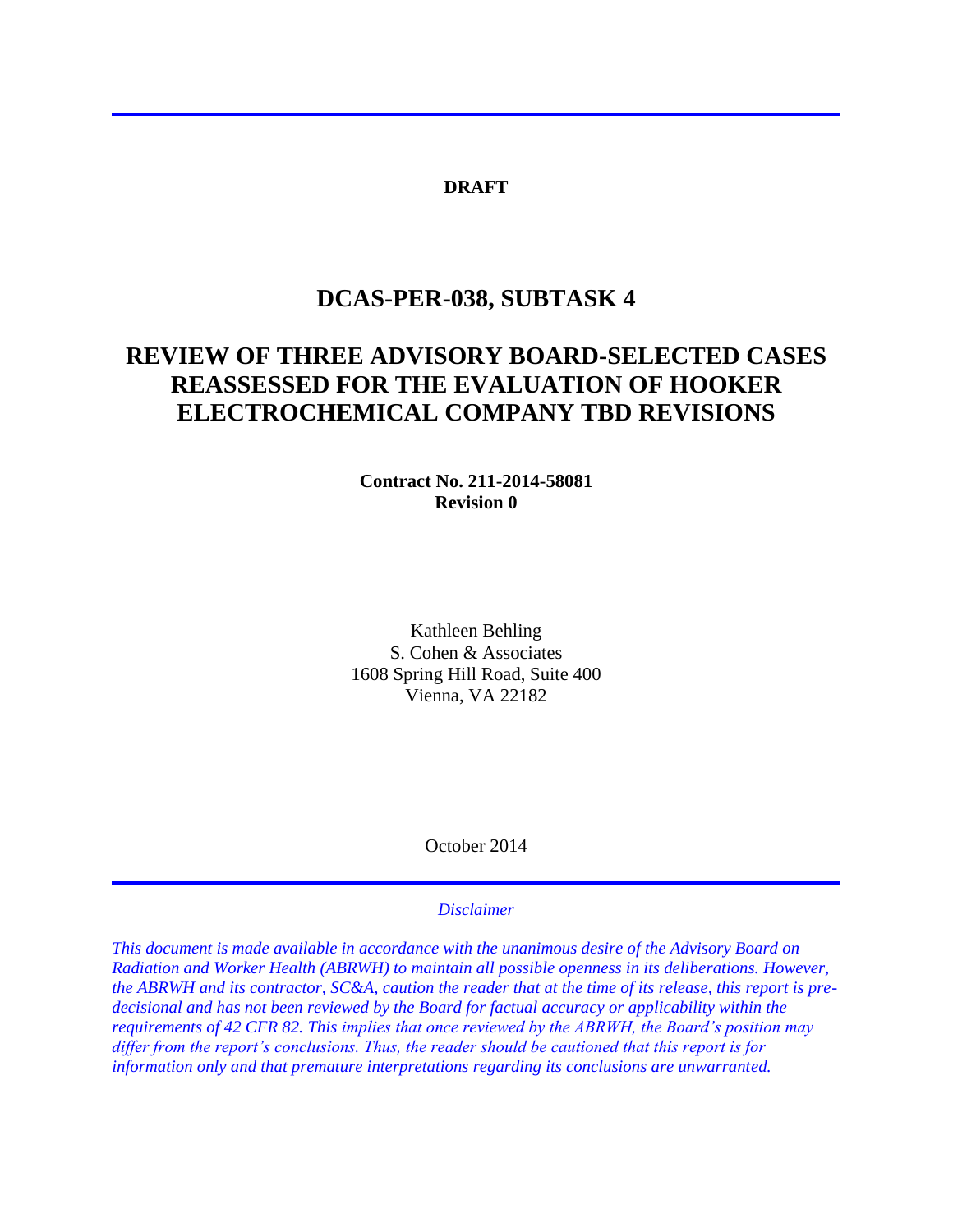| <b>Effective Date:</b> | <b>Revision No.</b> | Document No.                   | Page No. |
|------------------------|---------------------|--------------------------------|----------|
| October 16, 2014       | ) (Draft)           | DCAS-PER-038, Subtask 4 Review | 2 of 25  |

| S. Cohen & Associates:                                                                                                                                                         | Document No.                   |
|--------------------------------------------------------------------------------------------------------------------------------------------------------------------------------|--------------------------------|
| <b>Technical Support for the Advisory Board on</b>                                                                                                                             | DCAS-PER-038, Subtask 4 Review |
| <b>Radiation &amp; Worker Health Review of</b>                                                                                                                                 | <b>Effective Date:</b>         |
| <b>NIOSH Dose Reconstruction Program</b>                                                                                                                                       | Draft – October 16, 2014       |
| DCAS-PER-038, SUBTASK 4<br><b>REVIEW OF THREE ADVISORY BOARD-</b><br><b>SELECTED CASES REASSESSED FOR THE</b><br><b>HOOKER ELECTROCHEMICAL</b><br><b>COMPANY TBD REVISIONS</b> | Page 2 of 25                   |
|                                                                                                                                                                                | Supersedes:                    |
| Task Manager:                                                                                                                                                                  | N/A                            |
| Date:                                                                                                                                                                          |                                |
| U. Hans Behling, PhD                                                                                                                                                           |                                |
|                                                                                                                                                                                | Reviewer:                      |
| Project Manager:                                                                                                                                                               | John Stiver                    |
| Date:<br>John Stiver, MS, CHP                                                                                                                                                  |                                |

### **Record of Revisions**

| <b>Revision</b><br><b>Number</b> | <b>Effective Date</b> | <b>Description of Revision</b> |
|----------------------------------|-----------------------|--------------------------------|
| $0$ (Draft)                      | 10/16/2014            | Initial issue.                 |
|                                  |                       |                                |
|                                  |                       |                                |
|                                  |                       |                                |
|                                  |                       |                                |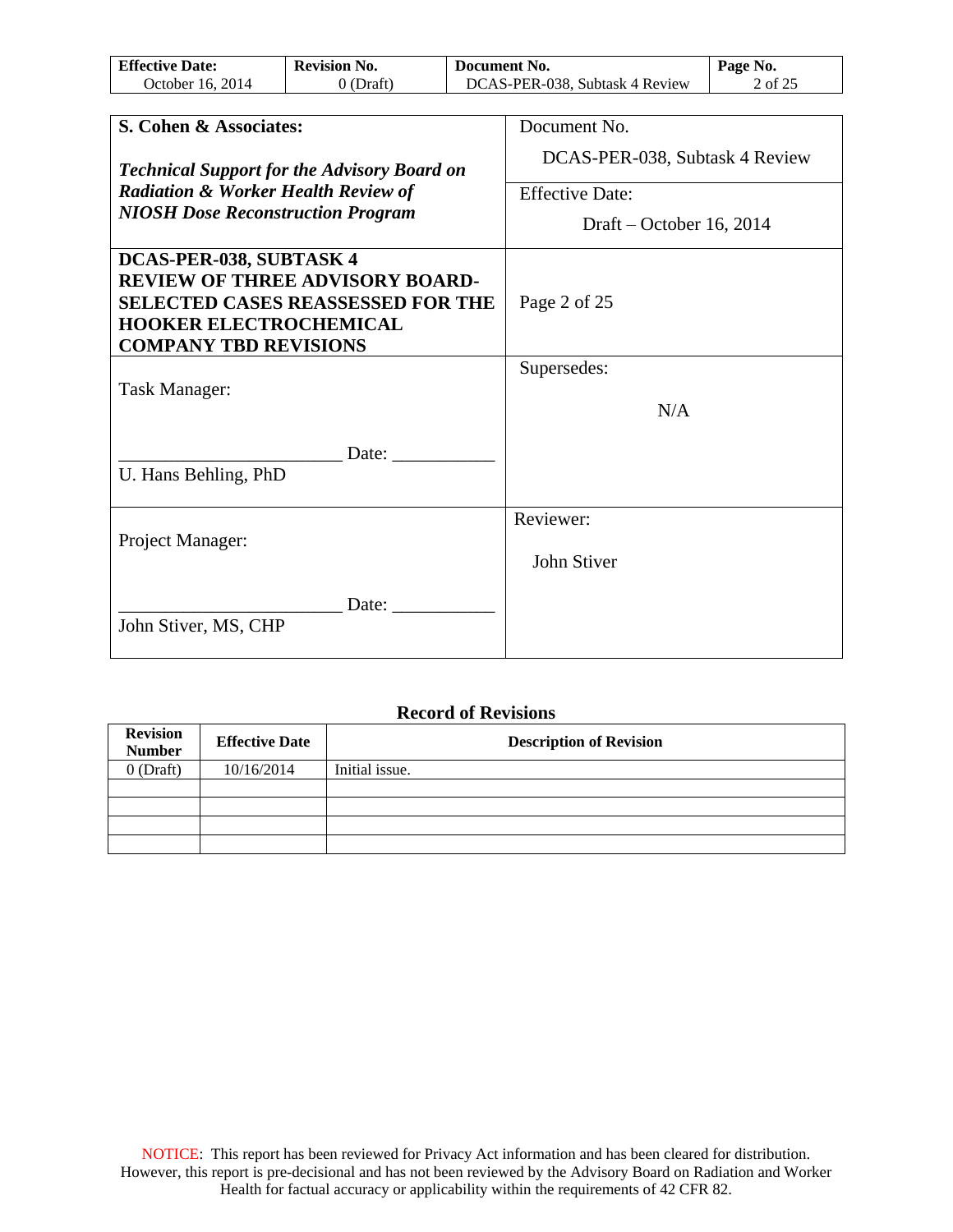| <b>Effective Date:</b> | <b>Revision No.</b> | Document No.                   | Page No. |
|------------------------|---------------------|--------------------------------|----------|
| October 16, 2014       | J (Draft)           | DCAS-PER-038, Subtask 4 Review | 3 of 25  |

 $\mathsf{l}$ 

## **TABLE OF CONTENTS**

| 1.0 |     |                                                                    |    |
|-----|-----|--------------------------------------------------------------------|----|
| 2.0 |     |                                                                    |    |
|     | 2.1 |                                                                    |    |
|     | 2.2 | SC&A'S Review of External and Internal Doses Impacted by DCAS-PER- |    |
| 3.0 |     |                                                                    |    |
|     | 3.1 |                                                                    |    |
|     | 3.2 | SC&A'S Review of External and Internal Doses Impacted by DCAS-PER- |    |
| 4.0 |     |                                                                    |    |
|     | 4.1 |                                                                    |    |
|     | 4.2 | SC&A'S Review of External and Internal Doses Impacted by DCAS-PER- | 20 |
| 5.0 |     |                                                                    |    |
|     |     |                                                                    |    |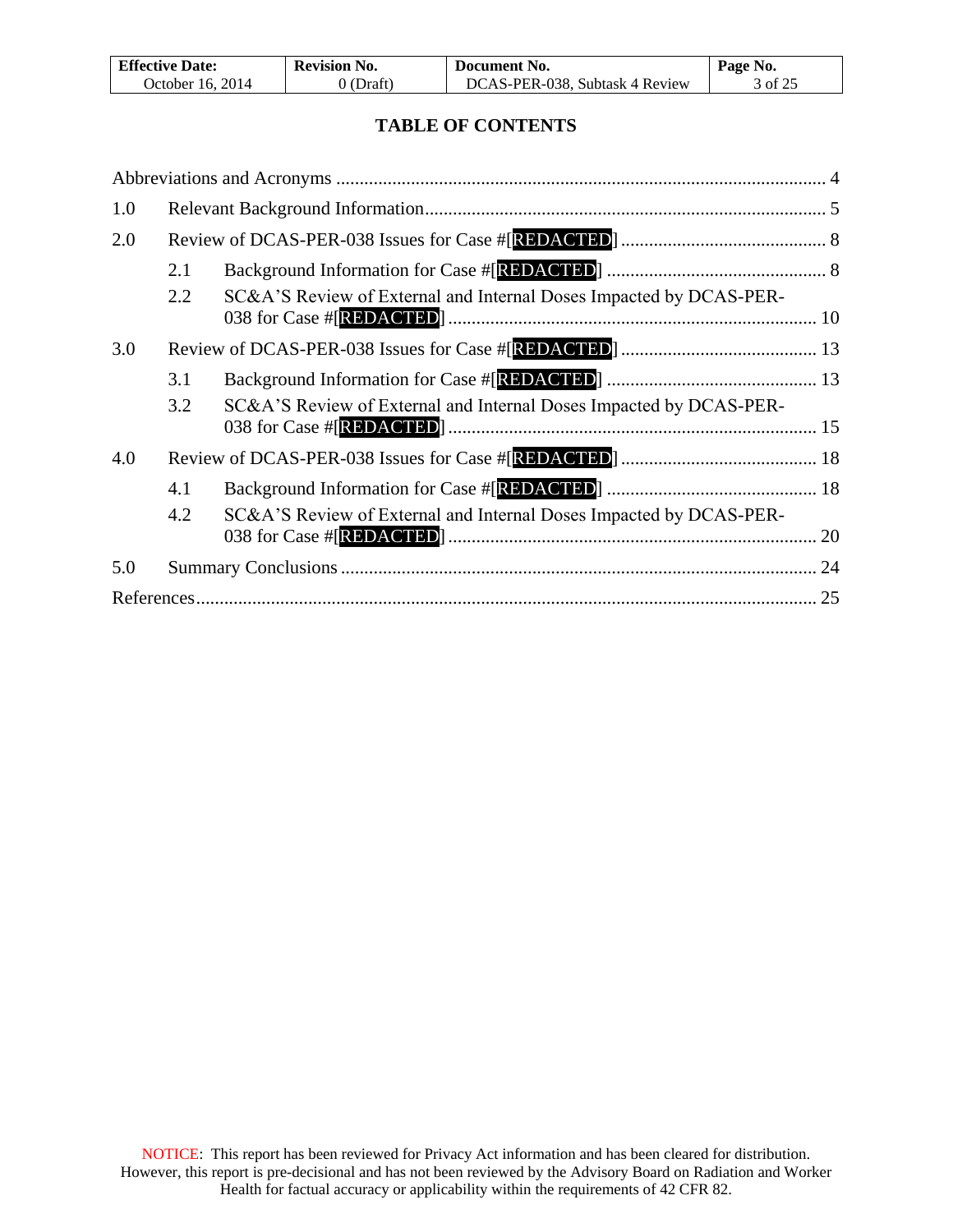| <b>Effective Date:</b> | <b>Revision No.</b> | Document No.                   | Page No. |
|------------------------|---------------------|--------------------------------|----------|
| October 16. 2014       | 0 (Draft)           | DCAS-PER-038, Subtask 4 Review | 4 of 25  |

# **ABBREVIATIONS AND ACRONYMS**

| <b>Advisory Board</b> | Advisory Board on Radiation and Worker Health         |
|-----------------------|-------------------------------------------------------|
| AP                    | anterior/posterior                                    |
| <b>CATI</b>           | <b>Computer-Assisted Telephone Interview</b>          |
| <b>DCAS</b>           | Division of Compensation and Analysis Support         |
| <b>DCF</b>            | dose conversion factor                                |
| <b>DOL</b>            | (U.S.) Department of Labor                            |
| dpm/day               | disintegrations per minute per day                    |
| <b>DR</b>             | dose reconstruction                                   |
| EE                    | <b>Energy Employee</b>                                |
| <b>HCl</b>            | hydrochloric acid                                     |
| <b>IMBA</b>           | <b>Integrated Modules for Bioassay Analysis</b>       |
| <b>IREP</b>           | Interactive RadioEpidemiological Program              |
| keV                   | kilo electron volt, 1,000 electron volts              |
| <b>LLI</b>            | lower large intestine                                 |
| mrem                  | millirem                                              |
| <b>NIOSH</b>          | National Institute for Occupational Safety and Health |
| <b>ORAUT</b>          | Oak Ridge Associated Universities Team                |
| <b>PA</b>             | posterior/anterior                                    |
| <b>PER</b>            | <b>Program Evaluation Report</b>                      |
| <b>POC</b>            | Probability of Causation                              |
| <b>PRSC</b>           | <b>Procedures Review Subcommittee</b>                 |
| rem                   | Roentgen equivalent man                               |
| SC&A                  | S. Cohen and Associates (SC&A, Inc.)                  |
| <b>TBD</b>            | technical basis document                              |
| <b>TIB</b>            | technical information bulletin                        |
| <b>ULI</b>            | upper large intestine                                 |
| /y or /yr             | per year                                              |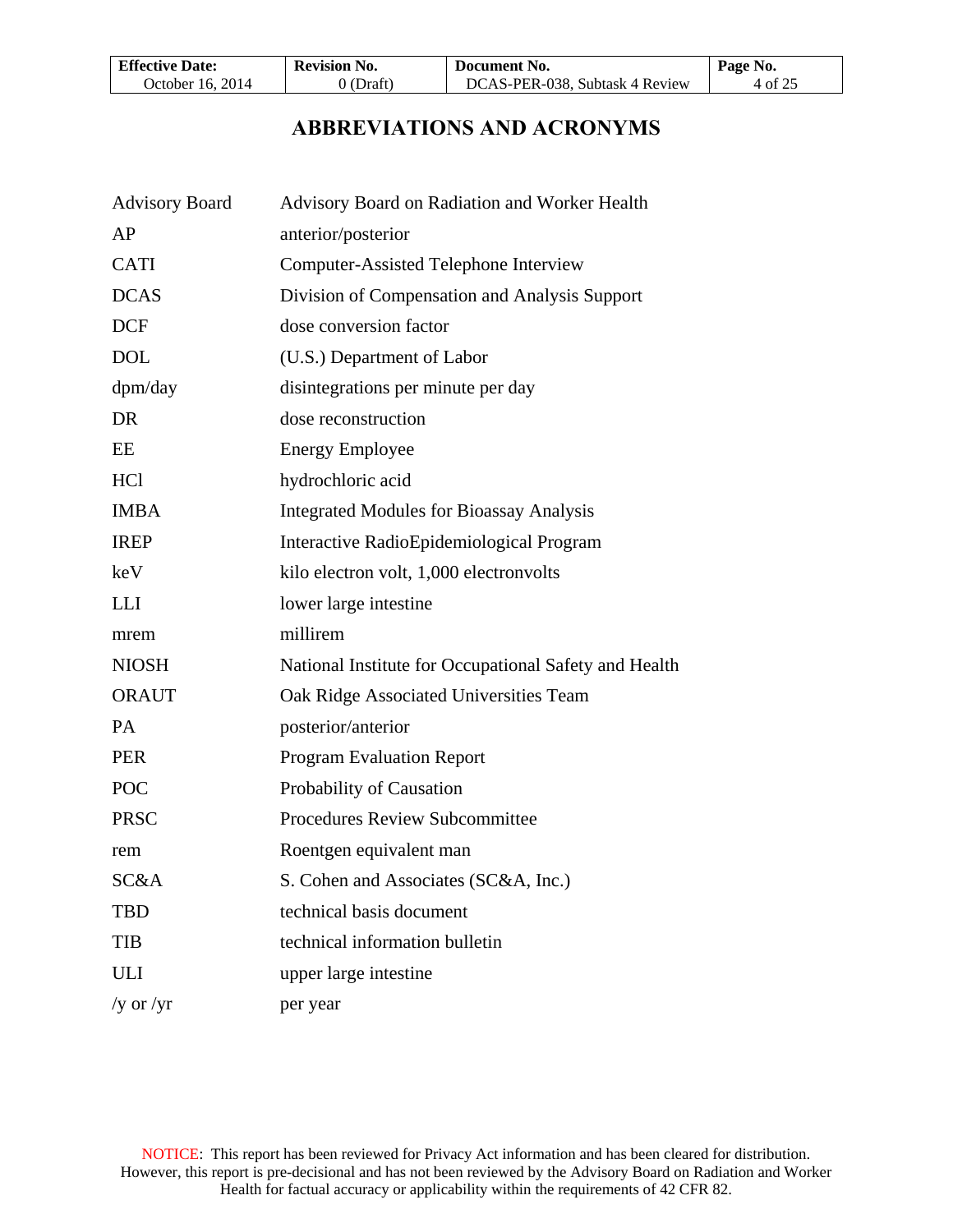| <b>Effective Date:</b> | <b>Revision No.</b> | Document No.                   | Page No. |
|------------------------|---------------------|--------------------------------|----------|
| October 16, 2014       | 0 (Draft)           | DCAS-PER-038, Subtask 4 Review | 5 of 25  |

# **1.0 RELEVANT BACKGROUND INFORMATION**

S. Cohen and Associates (SC&A) was tasked by the Advisory Board to conduct a review of DCAS-PER-038, *Hooker Electrochemical TBD Revisions* (DCAS 2012). DCAS-PER-038 was issued to determine the number of claims impacted as a result of several revisions to the Hooker Technical Basis Document (TBD). A history of NIOSH reports that have been prepared in behalf of the Hooker Electrochemical facility is presented below:

- *Site Profiles for Atomic Weapons Employers that Refined Uranium and Thorium – Appendix AA Hooker Electrochemical Company.* Battelle-TBD-6001, Appendix AA. June 15, 2007 (Battelle 2007).
- *Technical Basis Document for the Hooker Electrochemical Company*, Rev. 0. DCAS-TKBS-0009. April 4, 2011 (DCAS 2011a).
- *Technical Basis Document for Hooker Electrochemical Company,* Rev. 1. DCAS-TKBS-0009. June 17, 2011 (DCAS 2011b).

Hooker Electrochemical Company manufactured fluorinated and chlorinated organic chemicals beginning in 1943. One of the byproducts associated with this process was hydrochloric acid (HCl), which could be used to process uranium-bearing slag as a precursor of uranium recovery. The processing of uranium-contaminated slag began on July 11, 1944, and ended on January 15, 1946 (operational period). A period of residual radioactivity exposure is also assumed from January 16, 1946, to October 11, 1976.

On May 20, 2013, SC&A submitted to the Procedures Review Subcommittee (PRSC) our review of NIOSH's program evaluation report (PER), DCAS-PER-038 (SC&A 2013). In conducting a PER review, SC&A is committed to perform five subtasks, as specified below:

- Subtask 1: Assess NIOSH's evaluation/characterization of the "issue" and its potential impacts on dose reconstruction (DR). Our assessment intends to ensure that the "issue" was fully understood and characterized in the PER.
- Subtask 2: Assess NIOSH's specific methods for corrective action. In instances where the PER involves a technical issue that is supported by document(s) [e.g., white papers, technical information bulletins (TIBs), procedures] that have not yet been subjected to a formal SC&A review, Subtask 2 will include a review of the scientific basis and/or sources of information to ensure the credibility of the corrective action and its consistency with current/consensus science. Conversely, if such technical documentation has been formalized and previously subjected to a review by SC&A, Subtask 2 will simply provide a brief summary/conclusion of this review process.
- Subtask 3: Evaluate the PER's stated approach for identifying the universe of potentially affected DRs, and assess the criteria by which a subset of potentially affected DRs was selected for re-evaluation. The second step may have important implications in instances where the universe of previously denied DRs is very large and, for reasons of practicality, NIOSH's re-evaluation is confined to a subset of DRs that, based on their scientific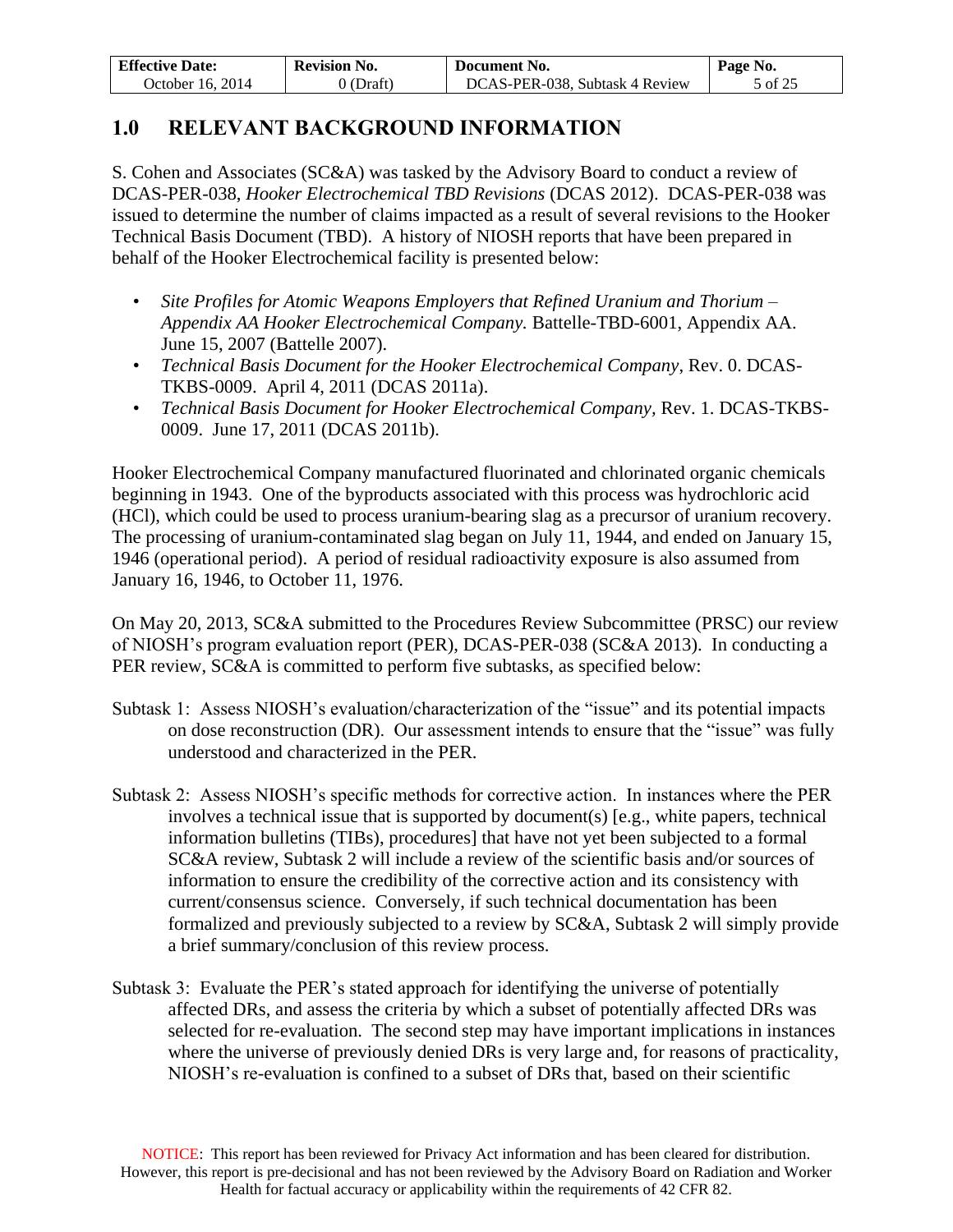| <b>Effective Date:</b> | <b>Revision No.</b> | Document No.                   | Page No. |
|------------------------|---------------------|--------------------------------|----------|
| October 16. 2014       | ) (Draft)           | DCAS-PER-038, Subtask 4 Review | 6 of 25  |

judgment, have the potential to be significantly affected by the PER. In behalf of Subtask 3, SC&A will also evaluate the timeliness for the completion of the PER.

- Subtask 4: Conduct audits of DRs affected by the PER under review. The number of DRs selected for audit for a given PER will vary. (It is assumed that the selection of the DRs and the total number of DR audits per PER will be made by the Advisory Board.)
- Subtask 5: Prepare a written report that contains the results of DR audits under Subtask 4, along with our review conclusions.

SC&A's review of DCAS-PER-038 identified no findings. Specifically, our review found that (1) NIOSH's selection criteria in the PER properly identified the population of claims requiring re-examination, and (2) SC&A agrees with the NIOSH corrective action approach taken in the PER.

This report fulfills the requirement defined in Subtask 4, "Conduct audits of DRs affected by the PER under review." Under Section 2.0 of DCAS-PER-038, NIOSH indicated that although Revision 01 of DCAS-TKBS-0009 (DCAS 2011b) did not introduce any increase in radiation doses, there were some increases in both external and internal exposures in Revision 00 (DCAS 2011a) as compared to Appendix AA, Hooker Site Profile, of Battelle-TBD-6001 (Battelle 2007). Therefore, this PER compares Appendix AA to Revision 1 of the TBD and identified that increased dose assignments include the following:

- Uranium intakes during the operational years (1944–1946) for all workers other than Operators (label Plant Floor High in Appendix AA)
- Shallow dose rate during the residual period (1946–1976) for all job categories

Section 3.0 of DCAS-PER-038 developed two sets of criteria to screen claims that had been reviewed prior to the publication of DCAS-TKBS-0009, Revision 00. These criteria included:

# Criteria #1:

- $\bullet$  < 50% POC
- DR approved by DCAS on or prior to April 4, 2011 (issue date of Revision 00 of TBD)
- Employment at Hooker between 1946 and 1976 (residual period)
- Diagnosed with skin cancer (only shallow dose increased)

### Criteria #2:

- $\bullet$  < 50% POC
- DR approved by DCAS on or prior to April 4, 2011 (issue date of Revision 00 of TBD)
- Employment at Hooker between July 11, 1944, and January 15, 1946 (operational period)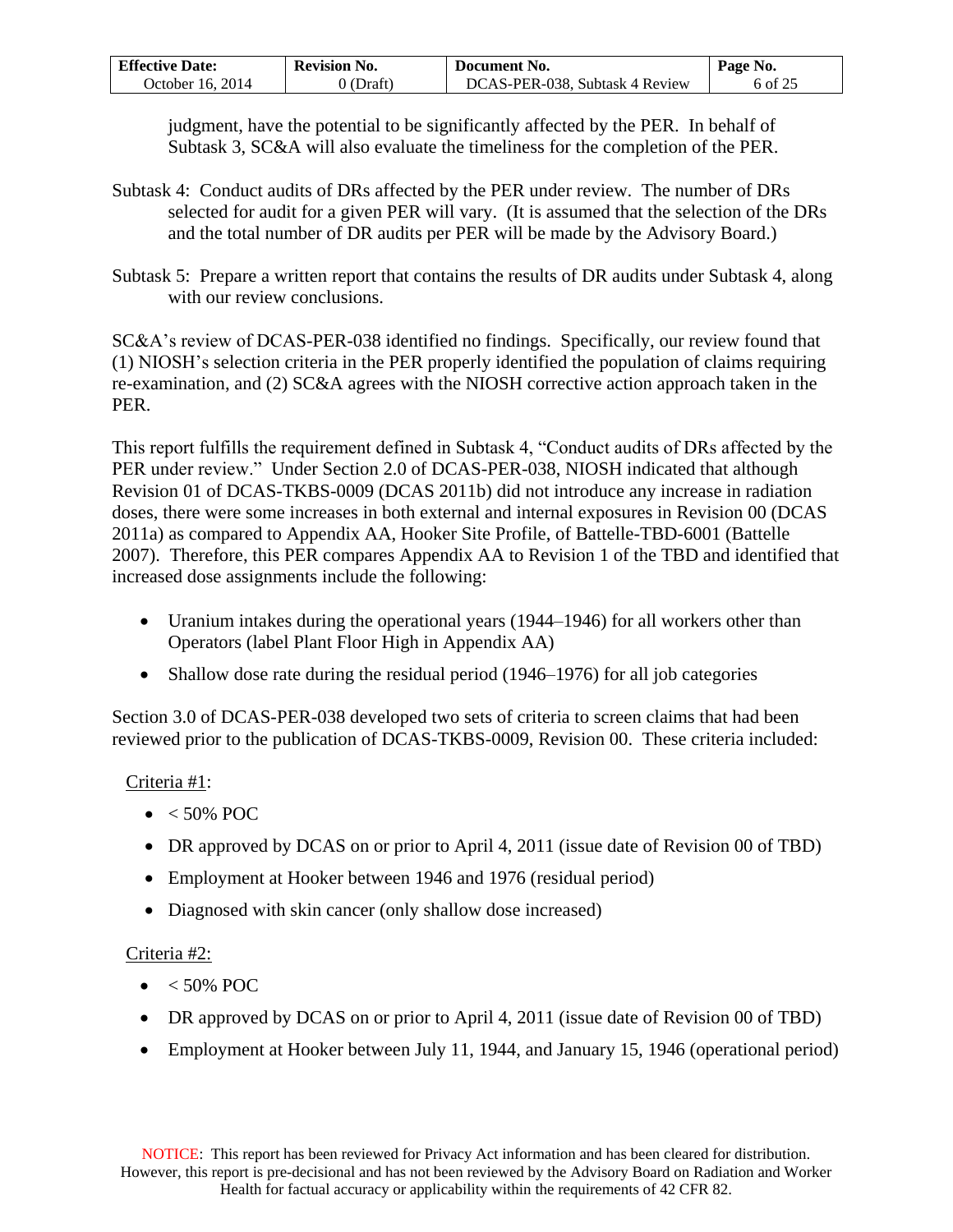| <b>Effective Date:</b> | <b>Revision No.</b>   | Document No.                   | Page No. |
|------------------------|-----------------------|--------------------------------|----------|
| October 16. 2014       | $\mathcal{O}$ (Draft) | DCAS-PER-038, Subtask 4 Review | of $25$  |

These case selection criteria resulted in the identification of the following:

- 53 claims met screening criteria requiring further review
- 33 of these claims were eliminated due to assignment of "Plant Floor High" intake rate, which was slightly lower in Revision 01 of the TBD
- Probability of Causation (POC) recalculated for 20 claims
- POCs for all recalculated claims below 50%

During the meeting of the PRSC held on February 13, 2014, SC&A was authorized to review three DRs as part of our review of DCAS-PER-038. It was determined that SC&A's review should be limited to evaluating only those methods and corrective actions introduced in the reevaluated doses that relate strictly to issues addressed in DCAS-PER-038.

It should also be noted that, for all the cases impacted by revisions to the Hooker TBD, NIOSH simply performed an internal evaluation of the cases (which was documented in a one-page MS Word file) and determined that none of the original DRs would result in a POC of equal to or greater than 50%. Therefore, no formal DR reworks were performed and no revised DRs were submitted to the Department of Labor (DOL). This information was relayed to the PRSC and our Project Officer (also the Designated Federal Official); and it was decided that SC&A would perform a re-analysis of impacted doses for the three DRs, calculate a POC based on these revised doses, and compare our results to NIOSH's internal evaluation.

Presented in Sections 2.0 through 4.0 below is SC&A's focused review to determine whether the applicable external doses and the internal doses associated with the three selected cases were reevaluated by NIOSH in accordance with DCAS-PER-038.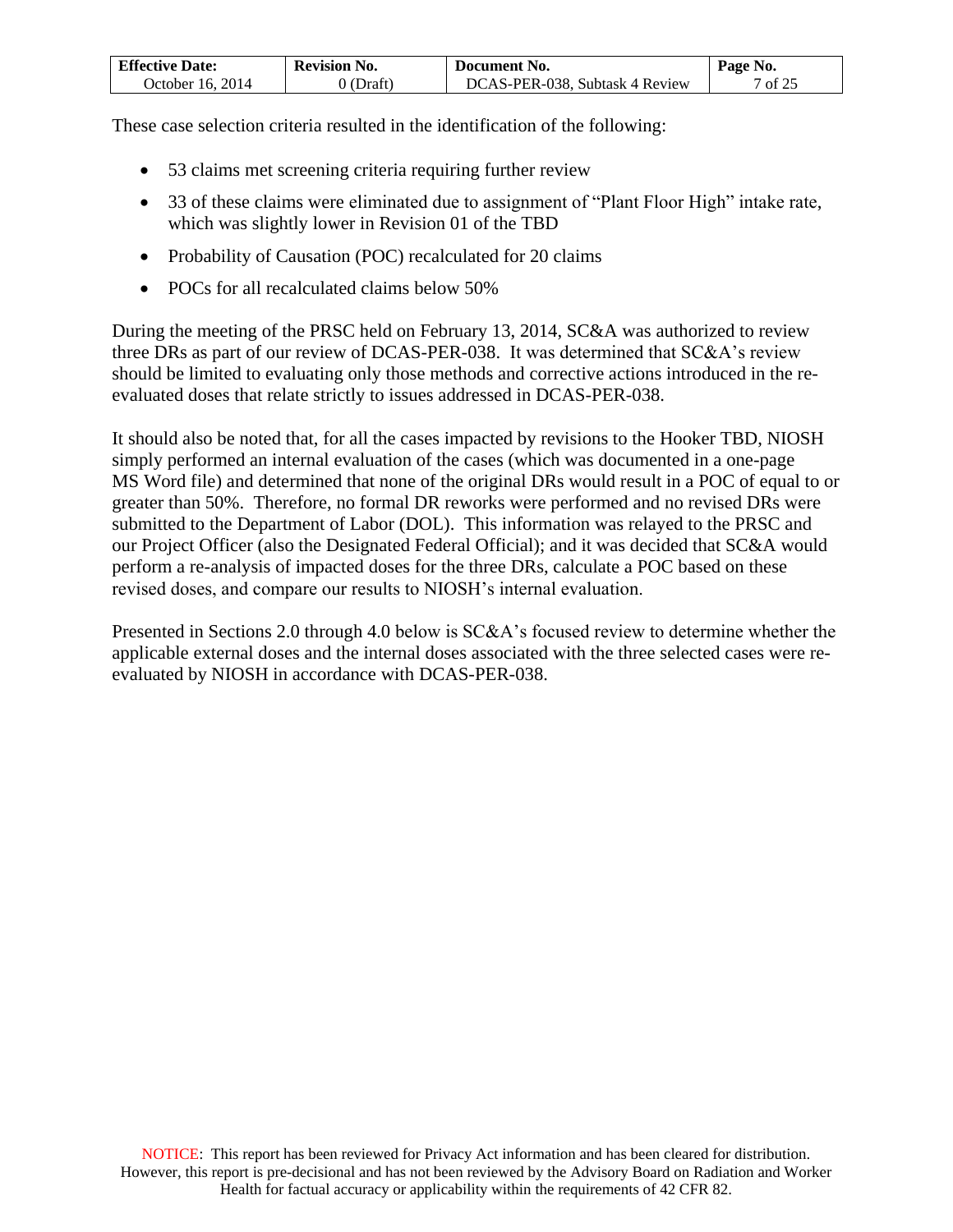| <b>Effective Date:</b> | <b>Revision No.</b> | - Document No.                 | Page No. |
|------------------------|---------------------|--------------------------------|----------|
| October 16. 2014       | 0 (Draft)           | DCAS-PER-038, Subtask 4 Review | 8 of 25  |

# **2.0 REVIEW OF DCAS-PER-038 ISSUES FOR CASE #[REDACTED]**

# **2.1 BACKGROUND INFORMATION FOR CASE #[REDACTED]**

Case #[**redacted**] represents an energy employee (EE) who worked at Hooker Electrochemical (Hooker) from [**redacted**], through [**redacted**]. Therefore, the EE was employed during the operations period (i.e., 1944–1946) and for a portion of the residual period. According to the DOL records, the EE's job position was "unknown." However, the Computer Assisted Telephone Interview (CATI) indicated that the EE worked as a [**redacted**] while employed at Hooker, and the EE's primary work location was the main #[**redacted**]. There are no records that indicate the EE was monitored for external or internal radiation exposure. The EE was diagnosed with a lung cancer/undifferentiated carcinoma (ICD-9 Code 162.9) in April 1979.

In November 2008, NIOSH performed a DR in behalf of this case using the Battelle-TBD-6001, Appendix AA, Hooker Electrochemical Company TBD. In the original DR, NIOSH calculated a total dose to the lung of 10.324 rem. Based on this assigned dose estimate, the DOL determined the POC to be 17.12% and the claim was denied.

Using Revision 01 of the Hooker TBD (DCAS 2011b), NIOSH recalculated a dose of 14.312 rem to the lung. Based on this reassessed dose, a POC of 23.88% was derived. Exhibit #1 shows NIOSH's one-page DR reassessment form, which provides a comparison of the total original and re-evaluated doses and a summary of changes considered in the revised external, internal, and x-ray dose estimates.

Table 2-1 presents a comparison of the original DR and NIOSH's re-evaluated doses for external, internal and occupational medical exposures.

| Table 2-1. Comparison of NIOSH-Derived External/Internal Dose Estimates Assigned for                                    |  |  |  |  |  |  |
|-------------------------------------------------------------------------------------------------------------------------|--|--|--|--|--|--|
| the Lung Cancer in the Original DR and Re-evaluated Screening Doses                                                     |  |  |  |  |  |  |
| $F_{\text{relamol}}$ Medical V Dev $\vert$ Internal<br>$T = 4.1$<br>$\mathbf{D}\mathbf{D}\mathbf{C}$<br>Dess Cotonsules |  |  |  |  |  |  |

| <b>Dose Categories</b> |               | <b>External</b> | <b>Medical X-Rav</b> | Internal | <b>Total</b> | POC       |
|------------------------|---------------|-----------------|----------------------|----------|--------------|-----------|
|                        | Original DR   | 2.247           | 0.084                | 7.993    | 10.324       | $17.12\%$ |
| Lung<br>(April 1979)   | <b>NIOSH</b>  | 0.018           | 0.084                | 14.21    | 14.312       | 23.88%    |
|                        | Re-evaluation |                 |                      |          |              |           |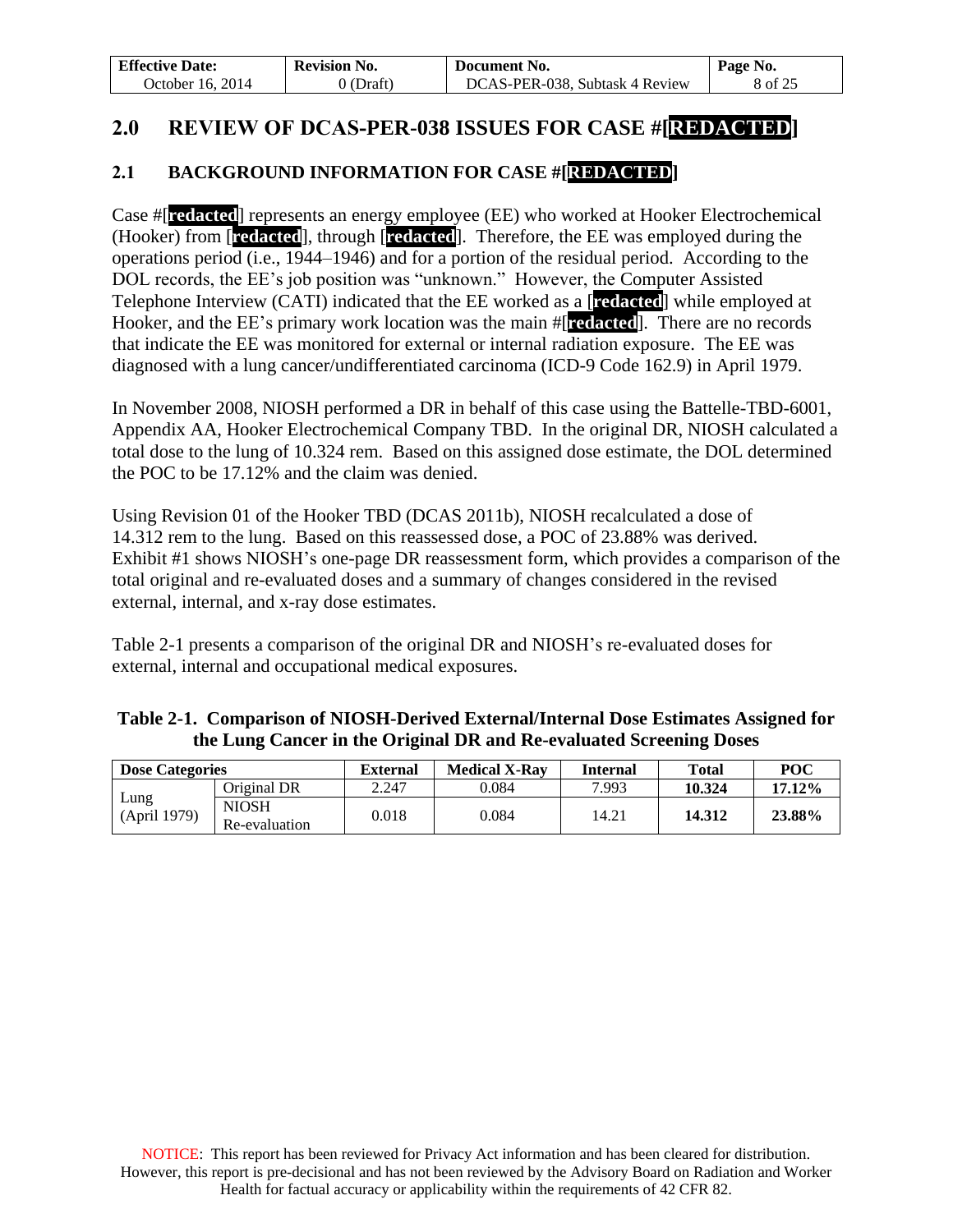| <b>Effective Date:</b> | <b>Revision No.</b> | Document No.                   | Page No. |
|------------------------|---------------------|--------------------------------|----------|
| October 16, 2014       | 0 (Draft)           | DCAS-PER-038, Subtask 4 Review | 9 of 25  |

### **EXHIBIT #1: NIOSH's REASSESSMENT REPORT FOR CASE** #[**REDACTED**]

Claim [**redacted**]

**Total assigned dose** 

| <b>Total Dose Assigned</b> |                 |  |
|----------------------------|-----------------|--|
| Previous DR                | 10.324 rem lung |  |
| PER DR                     | 14.312 rem lung |  |

**PoC**

|                    | PoC    |
|--------------------|--------|
| <b>Previous DR</b> | 17.12% |
| <b>PER DR</b>      | 23.88% |

### **Internal**

- 1. Applied values from page 10 of the new TBD new internal values for inhalation are higher and new internal values for ingestion are higher than old TBD for production years.
- 2. Residual dose applied from Table 6 of the new TBD page 14. The new values in this table are the same as the values from the old TBD.

#### **External**

- 1. The exposure values in Table 5 (page 13) applied The dose values in Table 5 are lower than the dose values from old TBD.
- 2. Residual period added in new TBD. The exposure values in Table 6 (page 14) applied.

#### **X-rays**

1. Doses remain the same with the new TIB 6 for lung.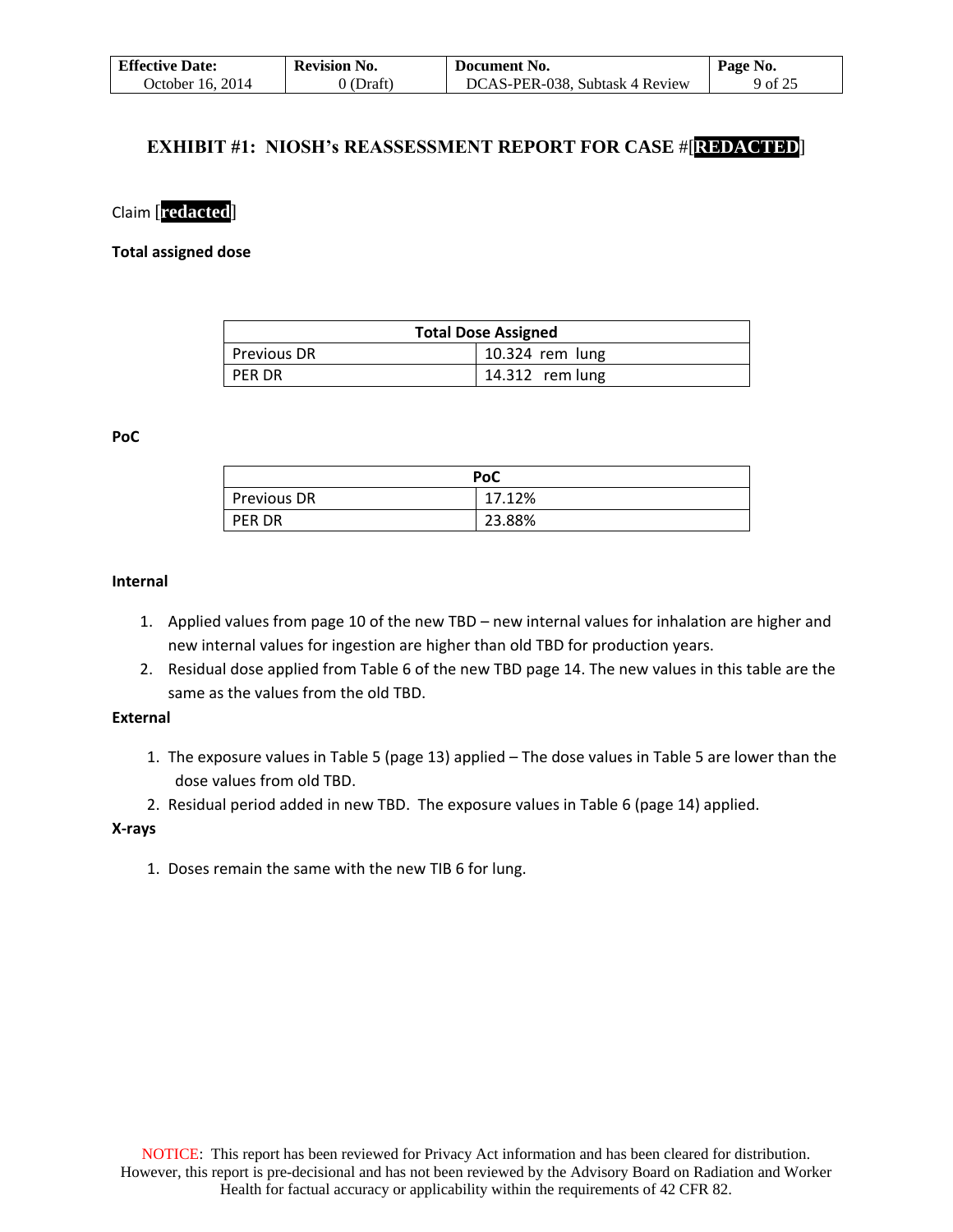| <b>Effective Date:</b> | <b>Revision No.</b> | Document No.                   | Page No. |
|------------------------|---------------------|--------------------------------|----------|
| October 16, 2014       | 0 (Draft)           | DCAS-PER-038, Subtask 4 Review | 10 of 25 |

## **2.2 SC&A'S REVIEW OF EXTERNAL AND INTERNAL DOSES IMPACTED BY DCAS-PER-038 FOR CASE #[REDACTED]**

Since NIOSH's dose re-evaluation for the Hooker Electrochemical TBD revisions addressed under DCAS-PER-038 includes changes to external and internal DR methodologies, SC&A reviewed the dose assignments for all exposure pathways in behalf of this case.

### **2.2.1 Assessment of External and Internal Doses Assigned in the Original DR**

In the **original**, it was determined that the EE was not monitored for external or internal exposures. Therefore, using overestimating assumptions and the technical guidance documents available at the time of the DR [i.e., Battelle-TBD-6001 (Battelle 2007)], external and internal doses were assigned as specified below.

Modeled External Dose. Since records were not available to determine if the EE was exposed to radioactivity as a [**redacted**] at Hooker, NIOSH assumed that the EE was chronically exposed to the source (i.e., uranium-bearing slag) and assigned doses associated with the job category of "Plant Floor Low." Annual organ doses were calculated for the operations period (1944–1946) and the residual period (1946–1975), as specified in Table AA.3 of Battelle-TBD-6001, Appendix AA. Values from Table AA.3 were multiplied by an anterior/posterior (AP), 30– 250 keV, 'Exposure to Organ Dose' dose conversion factor (DCF) of 0.986. This resulted in the assignment of a total dose of 0.072 rem/yr for the operations period and total residual period dose of 0.068 rem/yr. These doses were entered into the Interactive RadioEpidemiological Program (IREP) as 100% photons with energy ranges of 30–250 keV and with a constant distribution. As shown in Table 2-1 above, this resulted in the assignment of a total external dose from photons of 2.247 rem in the original DR.

Occupational Medical Dose. External doses estimated in the original DR also included one "preemployment" diagnostic x-ray, as specified in Battelle-TBD-6001, Appendix AA. Using the occupational medical x-ray dose for a posterior/anterior (PA) view from Table 6-5 of ORAUT-OTIB-0006, Rev. 03 PC-1 (ORAUT 2005), a lung dose of 0.084 rem was assigned in the original. This value was entered into IREP as a mean of a normal distribution with an uncertainty of 30%.

Modeled Internal Dose. There were no records of bioassay monitoring for the EE. Therefore, NIOSH calculated internal dose assuming that the EE was directly involved in uranium operations and the source material was inhaled and ingested. Using the Integrated Modules for Bioassay Analysis (IMBA) program, inhalation/ingestion dose was calculated based on intake values cited in Table AA.1 of Battelle-TBD-6001, Appendix AA, for the job category "Plant Floor Low," and assuming Type S solubility. This resulted in the assignment of a total internal dose of 7.993 rem to the lung.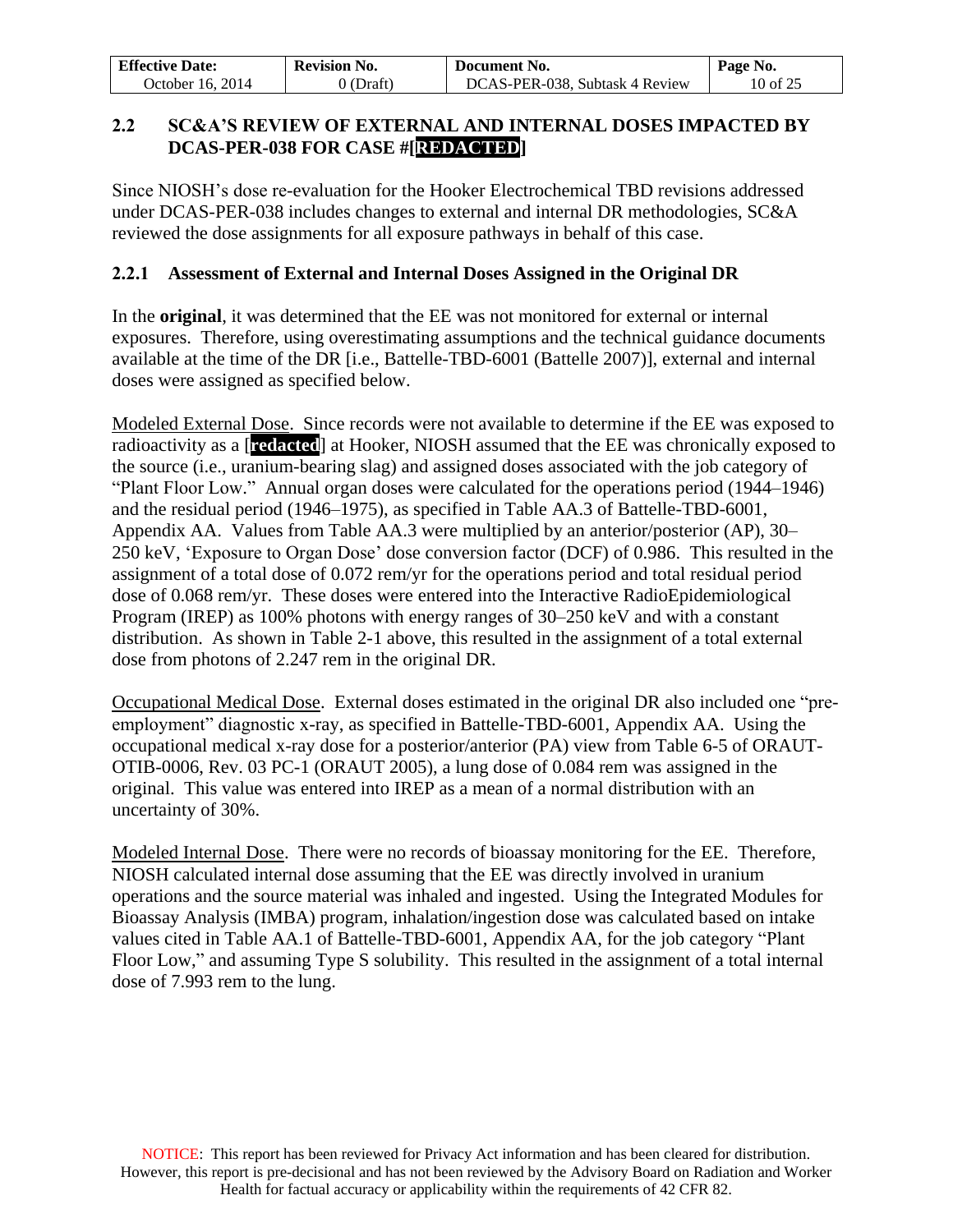| <b>Effective Date:</b> | <b>Revision No.</b> | Document No.                   | Page No. |
|------------------------|---------------------|--------------------------------|----------|
| 2014<br>Jctober<br>16. | , Draft'            | DCAS-PER-038, Subtask 4 Review | of $25$  |

### **2.2.2 Assessment of External and Internal Dose Assigned in NIOSH's Re-evaluation of the Doses**

In the **reassessment** of doses for this case, NIOSH estimated external and internal doses using guidance in DCAS-TKBS-0009, Revision 1. In addition, the dose reassessment utilized the most current technical documents, which included a revised ORAUT-OTIB-0006, Revision 04 (ORAUT 2011), for determining the occupational medical dose. Details regarding the recalculation of external and internal doses, which are summarized in Exhibit #1 above, are presented below.

Modeled External Dose. External dose rates in DCAS-TKBS-0009, Revision 1 (DCAS 2011b), for both the operational and residual periods were significantly reduced from those cited in Battelle-TBD-6001, Appendix AA (Battelle 2007). In addition, the Appendix AA job categories of "Plant Floor High" and "Plant Floor Low" were changed in DCAS-TKBS-0009 to "Operator" and "Laborer," respectively. These changes are reflected in Table 5 (Operational Period) and Table 6 (Residual Period) of DCAS-TKBS-0009.

Using the values cited in Table 5, NIOSH derived photon doses from (1) handling of source material and (2) contamination during the operational period as shown below:

| Photons (material dose) = Table 5 'Operator' Dose $\times$ Exposure to Organ DCF |
|----------------------------------------------------------------------------------|
| $= 1.43$ mrem/yr $\times$ 0.986                                                  |
| $= 1.41$ mrem/yr or 0.00141 rem/yr                                               |
|                                                                                  |
| Photons (contamination) = Table 5 'Operator' Dose $\times$ Exposure to Organ DCF |
| $= 4.55E-01$ mrem/yr $\times 0.986$                                              |
| $= 0.448$ mrem/yr or 0.000448 rem/yr                                             |

Residual period doses were calculated based on values cited in Table 6 of DCAS-TKBS-0009 as shown below:

Photons (residual period) = Table 6 'Operator' Dose  $\times$  Exposure to Organ DCF  $= 4.55E-01$  mrem/yr  $\times 0.986$  $= 0.448$  mrem/yr or 0.000448 rem/yr

All photon doses were entered into IREP with an energy range of 30–250 keV and as a constant dose distribution. This resulted in a total photon dose of 0.018 rem.

Occupational Medical Dose. Since ORAUT-OTIB-0006 had been revised since the initial DR was completed, NIOSH also reassessed the occupational medical dose. It was determined that the PA chest exam dose for the lung cited in Table A-7 of ORAUT-OTIB-0006, Revision 04 (ORAUT 2011), was the same value cited in Revision 03 PC-1 (ORAUT 2005) and used in the original DR. One pre-employment x-ray dose of 0.084 rem was entered into IREP as a photon energy of 30–250 keV and as a mean of a normal distribution with a 30% standard deviation.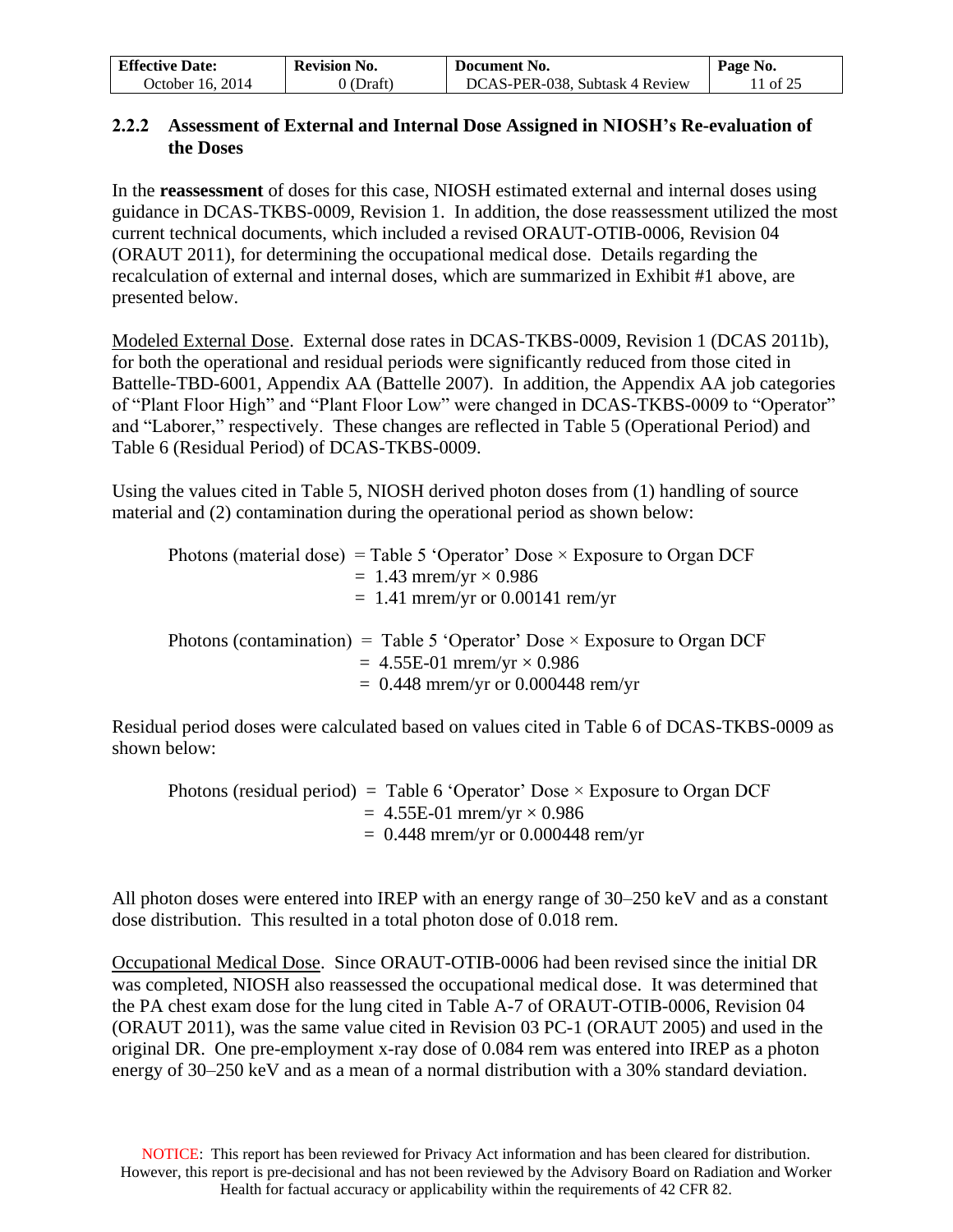| <b>Effective Date:</b>           | <b>Revision No.</b> | Document No.                   | Page No. |
|----------------------------------|---------------------|--------------------------------|----------|
| 2014<br>)ctober<br>$\cdot$ 16. . | Draft`              | DCAS-PER-038, Subtask 4 Review | 12 of 25 |

Modeled Internal Dose. Internal dose was recalculated based on inhalation and ingestion intake values cited on page 10 of DCAS-TKBS-0009, Rev. 01. These updated intaks values of 340 dpm/calendar day during operations, 2.2 dpm/day during the residual period, and 5.9 dpm/ day from ingestion are significantly higher than those recommended in Battelle-TBD-6001, Appendix AA. Using these values, NIOSH's reassessment ran for both solubility Types S and M, with Type S resulting in the higher dose. Annual doses from alpha radiation were entered into IREP as constants.

Reassessment Summary. NIOSH entered the above-described external and internal doses into IREP and re-evaluated the POC. Using the reassessed doses, a POC of 23.88% was derived, which was an increase from the 17.12% POC resulting from doses calculated in the initial DR.

## **2.2.3 SC&A's Conclusions Regarding Assignment of External and Internal Doses**

SC&A's review compared guidance for modeling external and internal doses cited in the applicable Hooker Electrochemical TBDs to the re-evaluated doses calculated by NIOSH as summarized in Exhibit #1. Our evaluation found that both external and internal doses were appropriately calculated. This resulted in a decrease in external doses and an increase in internal doses, with an overall outcome of adding nearly 4.0 rem to the total dose, due to changes in the TBD, as outlined in DCAS-PER-038.

We also verified that all doses were entered into IREP with the appropriate exposure parameters and dose distributions. It should be noted that, for external doses calculated for exposure to contamination during the operational period, the TBD recommends entering this dose into IREP as a constant distribution with energies distributed as 80.3% <30 keV, 12.3% 30–250 keV, and 7.5% >250 keV. However, NIOSH entered these doses into IREP as 100% 30–250 keV. Although this is inconsistent with TBD guidance, it is a claimant-favorable assumption that had only a small increase in the resultant POC.

Lastly, SC&A re-ran IREP with NIOSH's reassessed doses and was able to verify that the POC of 23.88% is correct.

SC&A has no findings with NIOSH's methodology for reassessing Case #[**redacted**] doses.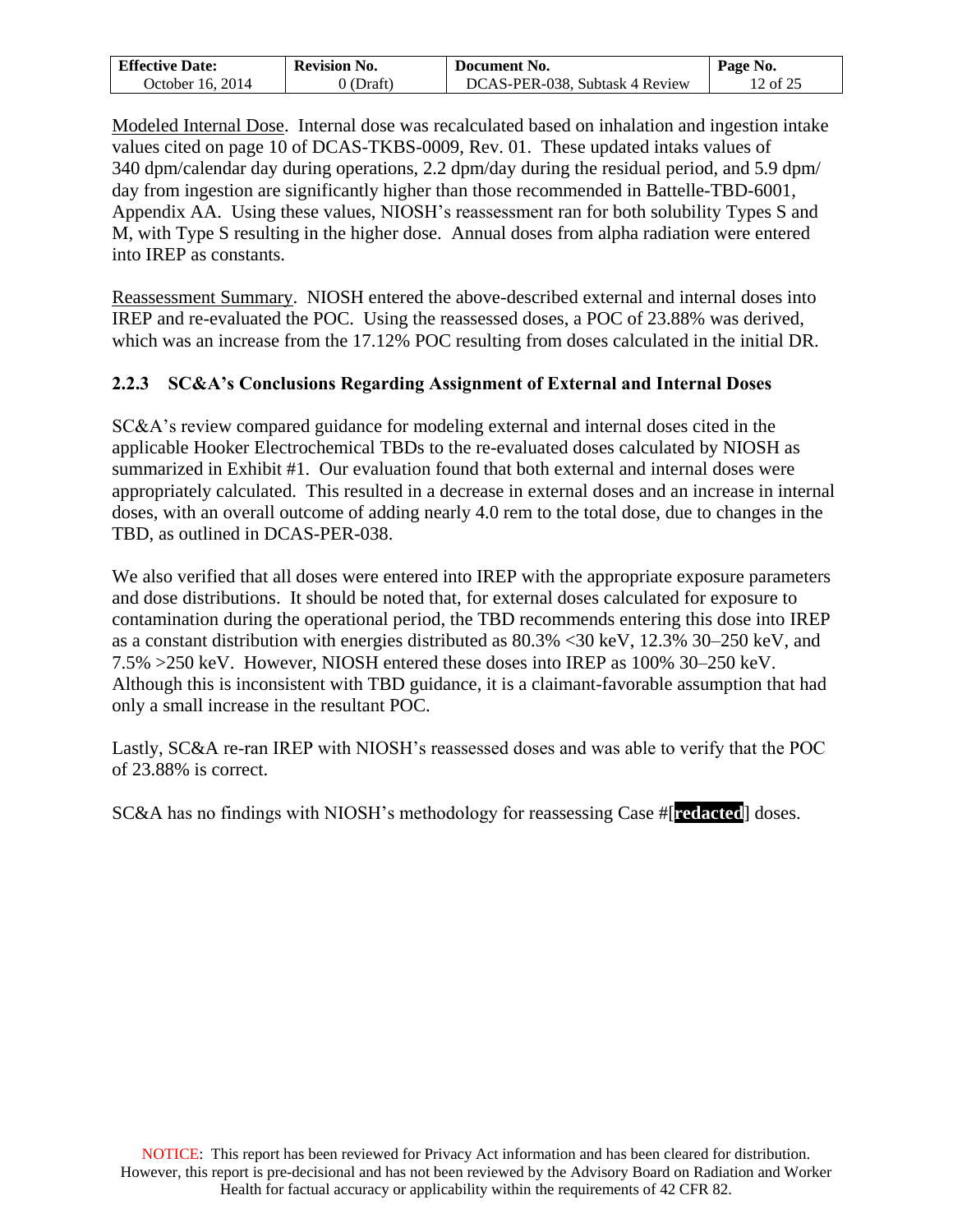| <b>Effective Date:</b> | <b>Revision No.</b> | Document No.                   | Page No. |
|------------------------|---------------------|--------------------------------|----------|
| October 16. 2014       | 0 (Draft)           | DCAS-PER-038, Subtask 4 Review | 13 of 25 |

# **3.0 REVIEW OF DCAS-PER-038 ISSUES FOR CASE #[REDACTED]**

## **3.1 BACKGROUND INFORMATION FOR CASE #[REDACTED]**

Case #[**redacted**] represents an EE who worked at Hooker from [**redacted**], through [**redacted**]. This employment period coincides with the Hooker operational period (i.e., 1944–1946) and a portion of the residual period (i.e., 1946–1952). According to the DOL records, the EE's job position was an [**redacted**]. There are no records that indicate the EE was monitored for external or internal radiation exposure. The EE was diagnosed with a lung cancer, left lower lobe poorly differentiated adenocarcinoma (ICD-9 Code 162.5) in September 1978.

NIOSH performed a DR in behalf of this case in March 2008, using the Battelle-TBD-6001, Appendix AA, Hooker Electrochemical Company TBD. In the original DR, NIOSH calculated a total dose to the lung of 0.775 rem. Based on this assigned dose estimate, the DOL determined the POC to be 3.97% and the claim was denied.

Using Revision 1 of the Hooker TBD (DCAS 2011b), NIOSH recalculated a dose of 13.331 rem to the lung. Based on this reassessed dose, a POC of 44.08% was derived. Exhibit #2 shows NIOSH's one-page DR reassessment form, which provides a comparison of the total original and re-evaluated doses and a summary of changes considered in the revised external, internal, and x-ray dose estimates.

Table 3-1 presents a comparison of the original DR and NIOSH's re-evaluated doses for external, internal, and occupational medical exposures.

### **Table 3-1. Comparison of NIOSH-Derived External/Internal Dose Estimates Assigned for the Lung Cancer in the Original DR and Re-evaluated Screening Doses**

| <b>Dose Categories</b> |                               | External | <b>Medical X-Rav</b> | Internal | <b>Total</b> | POC    |
|------------------------|-------------------------------|----------|----------------------|----------|--------------|--------|
|                        | Original DR                   | 0.030    | 9.090                | 0.655    | 0.775        | 3.97%  |
| Lung<br>(Sept. 1978)   | <b>NIOSH</b><br>Re-evaluation | 0.004    | 9.084                | 13.243   | 13.331       | 44.08% |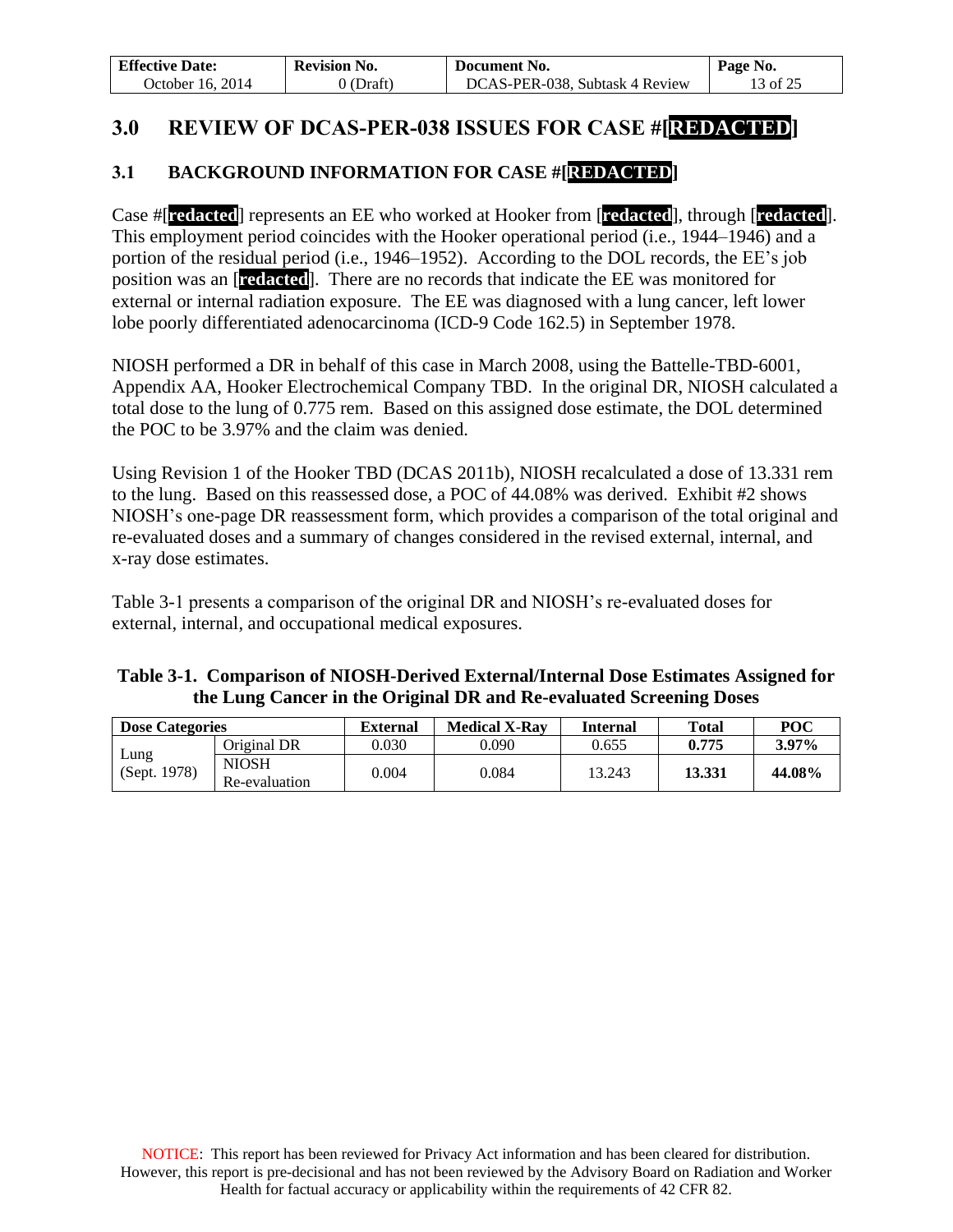| <b>Effective Date:</b> | <b>Revision No.</b> | Document No.                   | Page No. |
|------------------------|---------------------|--------------------------------|----------|
| October 16. 2014       | 0 (Draft)           | DCAS-PER-038, Subtask 4 Review | 14 of 25 |

### **EXHIBIT #2: NIOSH's REASSESSMENT REPORT FOR CASE** #[**REDACTED**]

### Claim [**redacted**]

#### **Total assigned dose**

| <b>Total Dose Assigned</b> |                        |  |
|----------------------------|------------------------|--|
| Previous DR                | $\vert$ 0.775 rem lung |  |
| PER DR                     | 13.331 rem lung        |  |

#### **PoC**

|               | PoC    |
|---------------|--------|
| Previous DR   | 3.97%  |
| <b>PER DR</b> | 44.08% |

#### **Internal**

- 3. Applied values from page 10 of the new TBD new internal values for inhalation are higher and new internal values for ingestion are higher than old TBD for production years.
- 4. Residual dose applied from Table 6 of the new TBD page 14. The new values in this table are the same as the values from the old TBD.

### **External**

3. The exposure values in Table 5 (page 13) applied – The dose values in Table 5 are lower than the dose values from old TBD.

#### **X-rays**

2. Doses remain the same with the new TIB 6 for lung.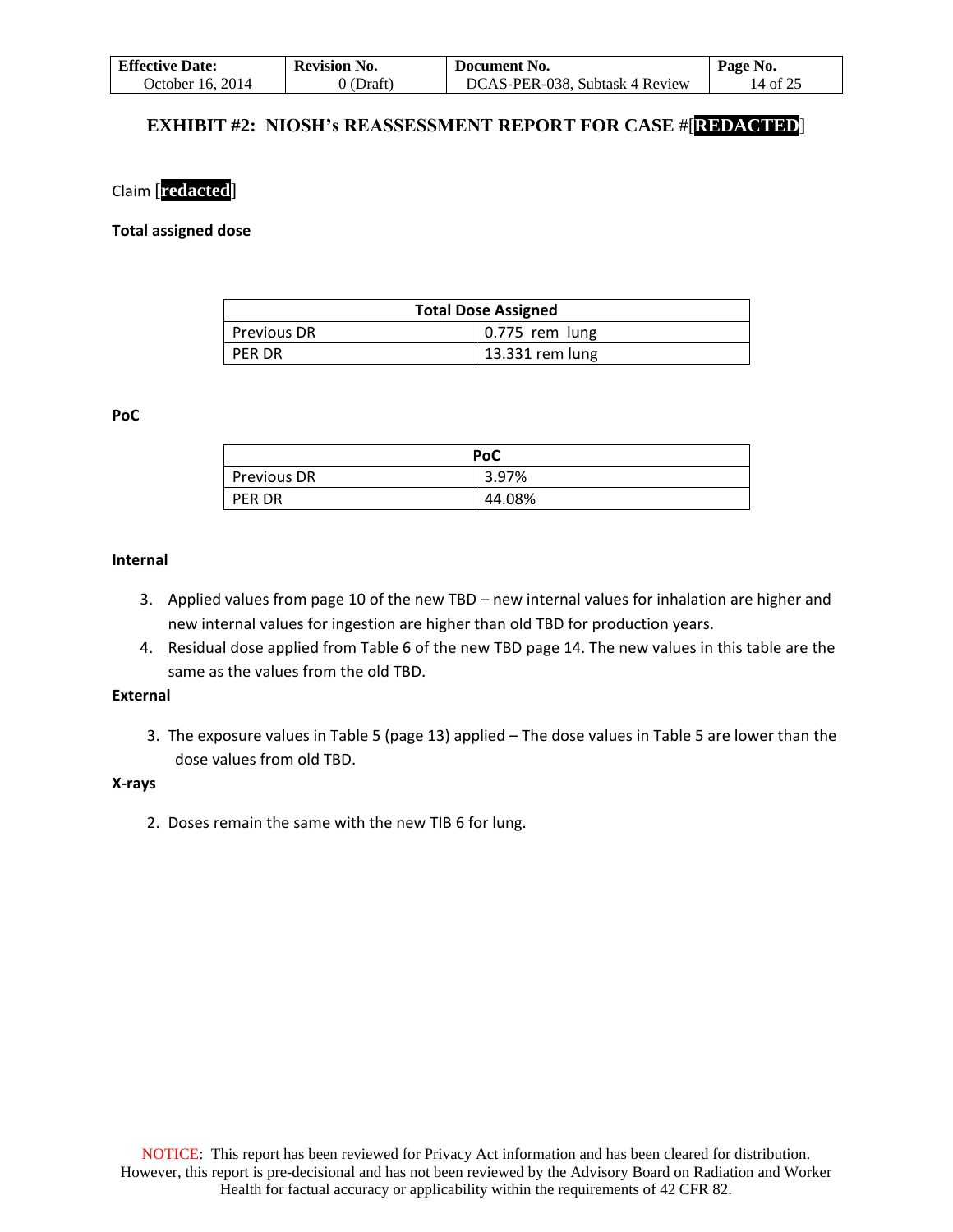| <b>Effective Date:</b> | <b>Revision No.</b> | Document No.                   | Page No. |
|------------------------|---------------------|--------------------------------|----------|
| October 16. 2014       | 0 (Draft)           | DCAS-PER-038, Subtask 4 Review | 15 of 25 |

## **3.2 SC&A'S REVIEW OF EXTERNAL AND INTERNAL DOSES IMPACTED BY DCAS-PER-038 FOR CASE #[REDACTED]**

Since NIOSH's dose re-evaluation for the Hooker Electrochemical TBD revisions addressed under DCAS-PER-038 includes changes to external and internal DR methodologies, SC&A reviewed the dose assignments for all exposure pathways in behalf of this case.

### **3.2.1 Assessment of External and Internal Doses Assigned in the Original DR**

In the **original**, it was determined that the EE was not monitored for external or internal exposures. Therefore, using claimant-favorable assumptions and the technical guidance documents available at the time of the DR (i.e., Battelle-TBD-6001, Rev. 0), external and internal doses were assigned as specified below.

Modeled External Dose. Since records were not available to determine if the EE was exposed to radioactivity as an #[**redacted**] at Hooker Electrochemical, NIOSH assumed that the EE was chronically exposed to the source (i.e., uranium-bearing slag) and assigned doses associated with the job category of "Clerical." Annual organ doses were calculated for the operations period (1944–1946) and the residual period (1946–1975), as specified in Table AA.3 of Battelle-TBD-6001, Appendix AA. Values from Table AA.3 were multiplied by an AP, 30–250 keV, 'Exposure to Organ Dose' DCF of 0.986. This resulted in the assignment of a total dose of 0.006 rem for the operations period and a total residual period dose of 0.024 rem. Annual doses were entered into IREP as 100% photons with energy ranges of 30–250 keV and with a constant distribution. As shown in Table 3-1 above, this resulted in the assignment of a total external dose from photons of 0.030 rem in the original DR.

Occupational Medical Dose. External doses estimated in the original DR also included one "preemployment" diagnostic x-ray, as specified in Battelle-TBD-6001, Appendix AA. Using the occupational medical x-ray dose for a PA view, female lung, from Table 6-5 of ORAUT-OTIB-0006, Rev. 03 PC-1 (ORAUT 2005), a lung dose of 0.090 rem was assigned in the original. This value was entered into IREP as a mean of a normal distribution with an uncertainty of 30%.

Modeled Internal Dose. There were no records of bioassay monitoring for the EE. Therefore, NIOSH calculated internal dose assuming that the EE was directly involved in uranium operations and the source material was inhaled and ingested. Using the IMBA program, inhalation/ingestion dose was calculated based on intake values cited in Table AA.1 of Battelle-TBD-6001, Appendix AA, for job category "Clerical," and assuming Type S solubility. This resulted in the assignment of a total internal dose of 0.655 rem to the lung.

### **3.2.2 Assessment of External and Internal Dose Assigned in NIOSH's Re-evaluation of the Doses**

In the **reassessment** of doses for this case, NIOSH estimated external and internal doses using guidance in DCAS-TKBS-0009, Rev. 1 (DCAS 2011b). In addition, the dose reassessment utilized the most current technical documents, which included a revised ORAUT-OTIB-0006, Rev. 04 (ORAUT 2011), for determining the occupational medical dose. Details regarding the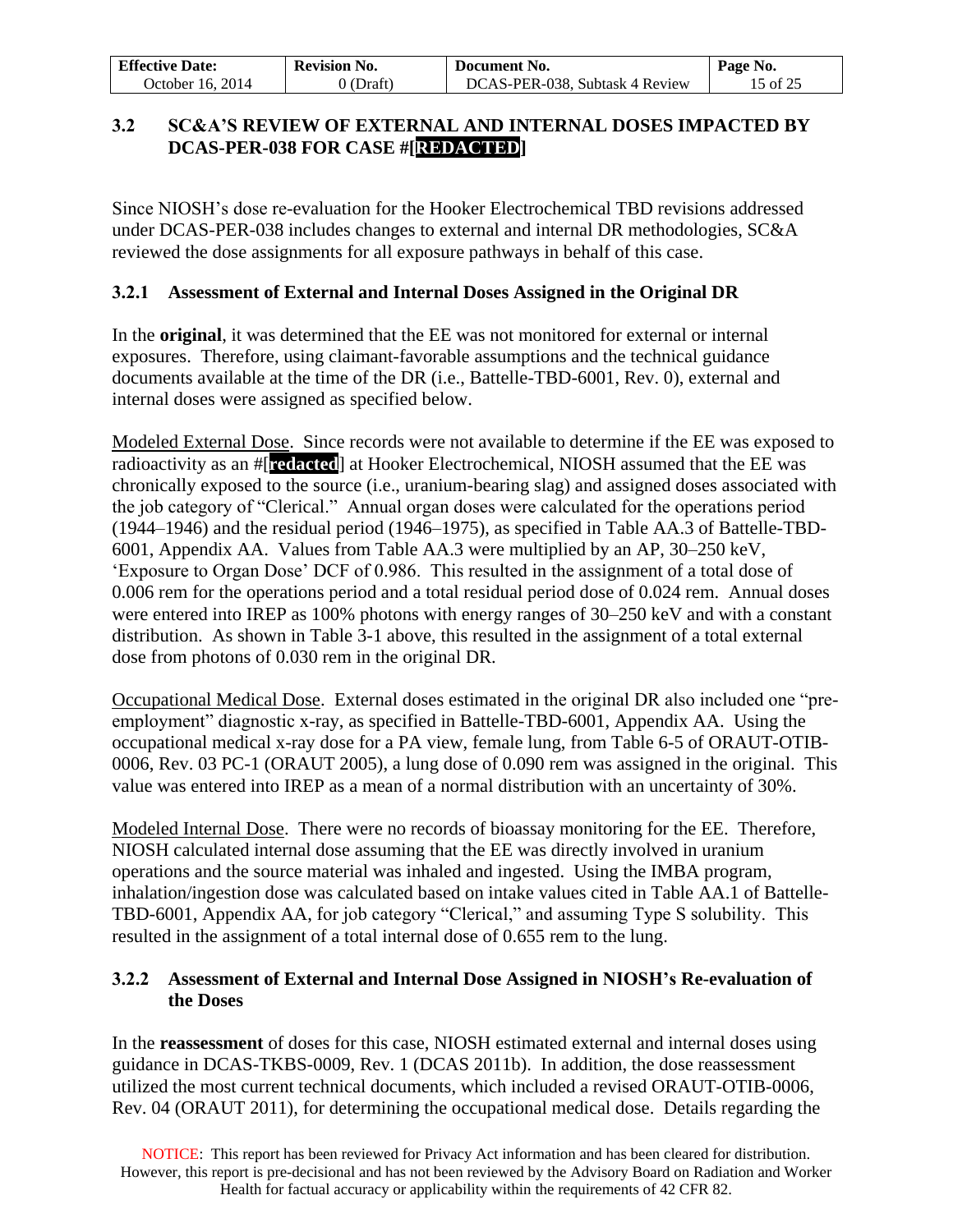| <b>Effective Date:</b>  | <b>Revision No.</b> | Document No.                   | No.<br>rage     |
|-------------------------|---------------------|--------------------------------|-----------------|
| 2014<br>Jctober.<br>16. | Draft`              | DCAS-PER-038, Subtask 4 Review | ء ∩ ع.<br>.6 of |

recalculation of external and internal doses, which are summarized in Exhibit #2 above, are presented below.

Modeled External Dose. External dose rates in DCAS-TKBS-0009, Rev. 1, for both the operational and residual periods were significantly reduced from those cited in Battelle-TBD-6001, Appendix AA. These changes are reflected in Table 5 (Operational Period) and Table 6 (Residual Period) of DCAS-TKBS-0009 (DCAS 2011b).

Using the values cited in Table 5 and assuming a contamination dose associated with operators/ laborers, NIOSH derived photon doses during the operational period as shown below:

Photons (contamination) = Table 5 'Operator/Laborer' Dose  $\times$  Exposure to Organ DCF  $= 4.55E-01$  mrem  $\times 0.986$  $= 0.448$  mrem/yr or 0.000448 rem/yr

Residual period doses were calculated based on values cited in Table 6 of DCAS-TKBS-0009 as shown below:

Photons (residual period) = Table 6 'Operator/Laborer' Dose  $\times$  Exposure to Organ DCF  $= 4.55E-01$  mrem  $\times 0.986$  $= 0.448$  mrem/yr or 0.000448 rem/yr

All photon doses were entered into IREP with an energy range of 30–250 keV and as a constant dose distribution. This resulted in a total photon dose of 0.004 rem.

Occupational Medical Dose. Since ORAUT-OTIB-0006 had been revised since the initial DR was completed, NIOSH also reassessed the occupational medical dose. It was determined that the PA chest exam dose for the lung cited in Table A-7 of ORAUT-OTIB-0006, Rev. 04 (ORAUT 2011), was the same value cited in Revision 03 PC-1 (ORAUT 2005). NIOSH's reassessment also assumed one pre-employment x-ray; however, NIOSH selected the male, rather than female, lung dose of 0.084 rem, which was entered into IREP as a photon energy of 30–250 keV and as a mean of a normal distribution with a 30% standard deviation.

Modeled Internal Dose. Internal dose was recalculated based on inhalation and ingestion intake values cited on page 10 of DCAS-TKBS-0009, Rev. 01. The updated intake values for all worker categories are significantly higher than those recommended in Battelle-TBD-6001, Appendix AA. NIOSH's reassessment used IMBA to calculate the lung dose for three intake regimes (i.e., operational period inhalation, residual period inhalation, and operational ingestion). This assessment compared solubility Types S and M, with Type S resulting in the higher dose of 13.243 rem. Annual doses from alpha radiation were entered into IREP as constants.

Reassessment Summary. NIOSH entered the above-described external and internal doses into IREP and re-evaluated the POC. Using the reassessed doses, a POC of 44.08% was derived, which was an increase from the 3.97% POC resulting from doses calculated in the initial DR.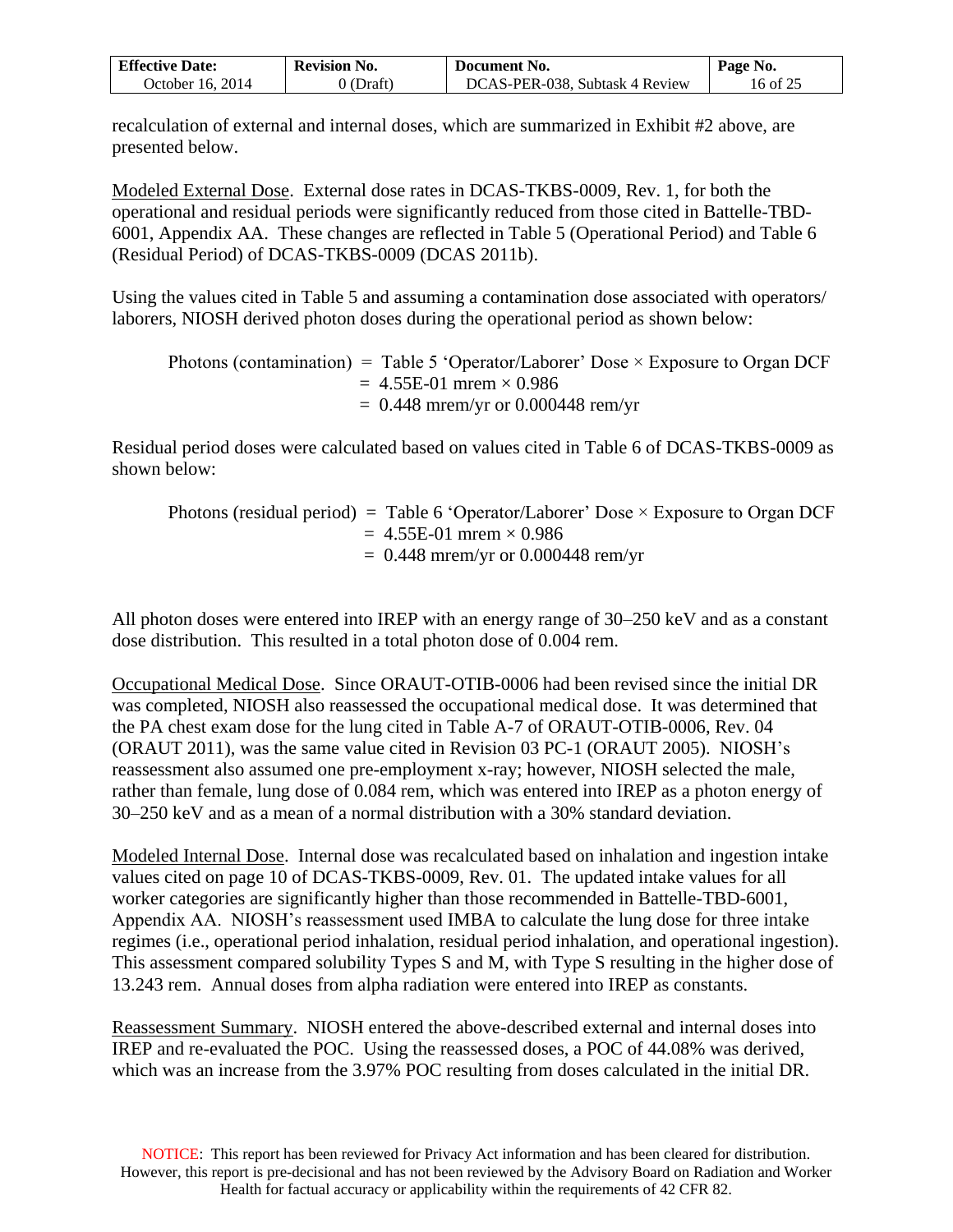| <b>Effective Date:</b> | <b>Revision No.</b> | Document No.                   | Page No. |
|------------------------|---------------------|--------------------------------|----------|
| October 16, 2014       | 0 (Draft)           | DCAS-PER-038, Subtask 4 Review | 17 of 25 |

### **3.2.3 SC&A's Conclusions Regarding Assignment of External and Internal Doses**

SC&A's review compared guidance for modeling external and internal doses cited in the applicable Hooker TBDs to the re-evaluated doses calculated by NIOSH as summarized in Exhibit #2. Our evaluation found that NIOSH's reassessed external dose was calculated using claimant-favorable doses associated with Operators/Laborers, which is a conservative assumption since the EE was a clerical worker. Using these assumptions, SC&A was able to match the re-evaluated external doses. It should be noted that, for external doses calculated for exposure to contamination during the operational period, the TBD recommends entering this dose into IREP as a constant distribution with energies distributed as 80.3% <30 keV, 12.3% 30– 250 keV, and 7.5% >250 keV. However, NIOSH entered these doses into IREP as 100% 30– 250 keV. This inconsistency with TBD guidance is claimant favorable and had an insignificant impact on the resultant POC for this case.

SC&A considers NIOSH's internal dose assumptions appropriate, and we were able to match the internal doses using IMBA. Internal doses increased by a factor of 17, which is consistent with changes to the TBD, as outlined in DCAS-PER-038.

Lastly, SC&A re-ran IREP with NIOSH's reassessed doses and was able to verify that the POC of 44.08% is correct.

SC&A has no findings with NIOSH's methodology for reassessing Case #[**redacted**] doses.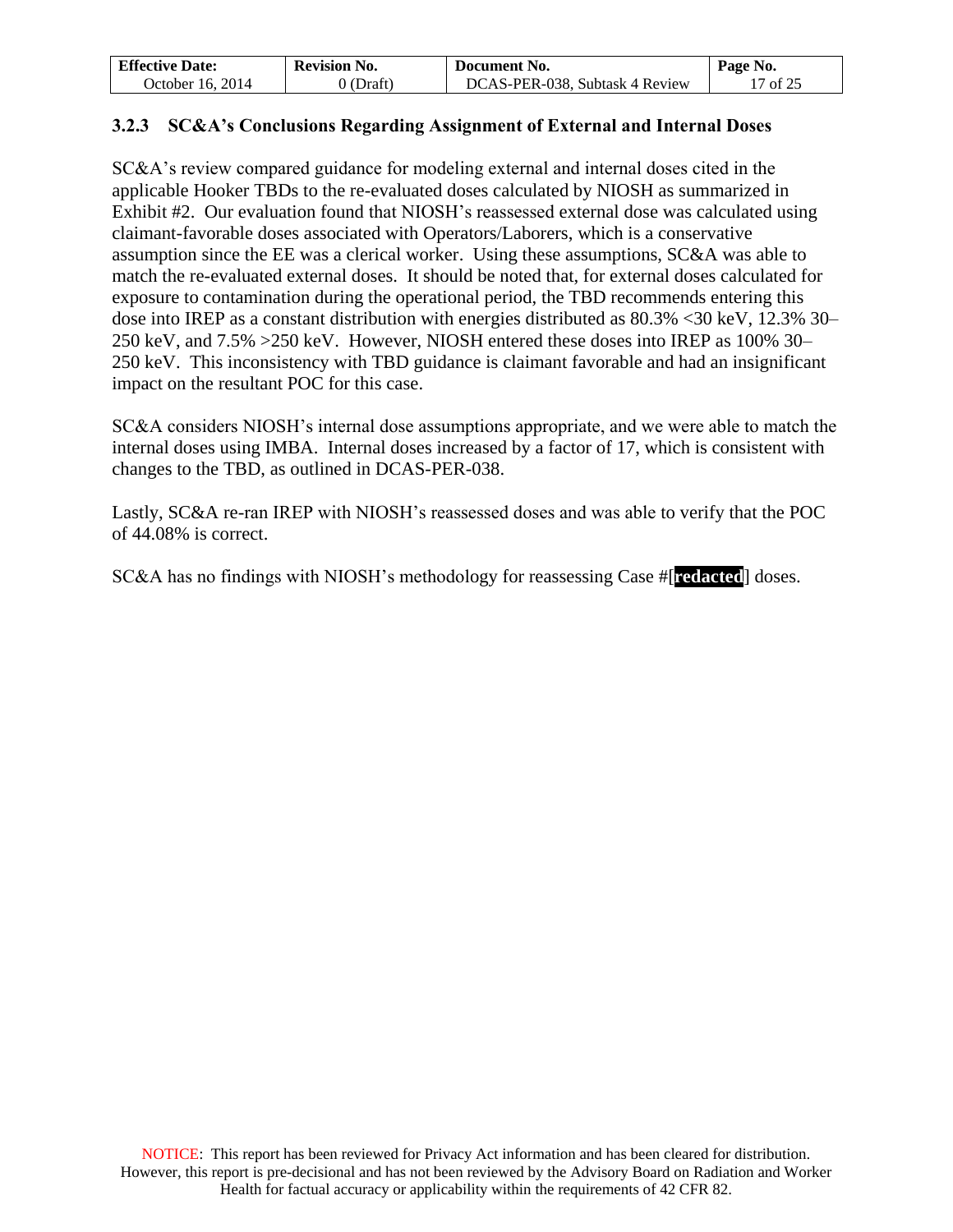| <b>Effective Date:</b> | <b>Revision No.</b> | Document No.                   | Page No. |
|------------------------|---------------------|--------------------------------|----------|
| October 16. 2014       | () (Draft)          | DCAS-PER-038, Subtask 4 Review | 18 of 25 |

# **4.0 REVIEW OF DCAS-PER-038 ISSUES FOR CASE #[REDACTED]**

## **4.1 BACKGROUND INFORMATION FOR CASE #[REDACTED]**

Case #[**redacted**] represents an EE who worked at Hooker from #[**redacted**], through #[**redacted**], and #[**redacted**], through #[**redacted**]. This employment period coincides with less than 1 month during the Hooker operational period in 1946 and the entire residual period (i.e., 1946–1952). According to the DOL records, the EE was employed as a #[**redacted**]. There are no records that indicate the EE was monitored for external or internal radiation exposure. In August 1996, the EE was diagnosed with a squamous cell carcinoma (SCC) [**redacted**] (ICD-9 Code 232.5) and a metastatic carcinoma of the liver (with the primary cancer **unknown**) (ICD-9 Code 197.7) in November 2001.

NIOSH performed a DR in behalf of this case in September 2010 using the Battelle-TBD-6001, Appendix AA, Hooker Electrochemical Company TBD. In the original DR, NIOSH calculated a total dose to the skin of 4.052 rem and a dose to the stomach of 5.377 rem. Based on these assigned dose estimates, the DOL determined the POC to be 20.12% and the claim was denied.

Using Revision 1 of the Hooker TBD (DCAS 2011b), NIOSH recalculated a dose of 1.512 rem to the skin. In addition, the primary cancer associated with the carcinoma of the liver was changed from stomach to the lung and a lung dose of 2.054 rem was calculated. Based on these reassessed doses, a POC of 15.73% was derived. Exhibit #3 shows NIOSH's one-page DR reassessment form, which provides a comparison of the total original and re-evaluated doses and a summary of changes considered in the revised external, internal, and x-ray dose estimates.

Table 4-1 presents a comparison of the original DR and NIOSH's re-evaluated doses for external, internal, and occupational medical exposures.

| <b>Dose Categories</b>       |               | <b>External</b> | <b>Medical X-Ray</b> | <b>Internal</b> | <b>Total</b> | <b>POC</b> |
|------------------------------|---------------|-----------------|----------------------|-----------------|--------------|------------|
| Skin<br>(August 1996)        |               | 3.778           | 0.270                | 0.004           | 4.052        | 20.12%     |
| Stomach<br>(Nov. 2001)       | Original DR   | 5.283           | 0.090                | 0.004           | 5.377        |            |
| Skin                         | <b>NIOSH</b>  | 1.240           | 0.270                | 0.004           | 1.512        |            |
| Lung (New<br>Primary Cancer) | Re-evaluation | 0.014           | 0.084                | 1.956           | 2.054        | 15.73%     |

### **Table 4-1. Comparison of NIOSH-Derived External/Internal Dose Estimates Assigned for the Skin and Stomach/Lung Cancer in the Original DR and Re-evaluated Screening Doses**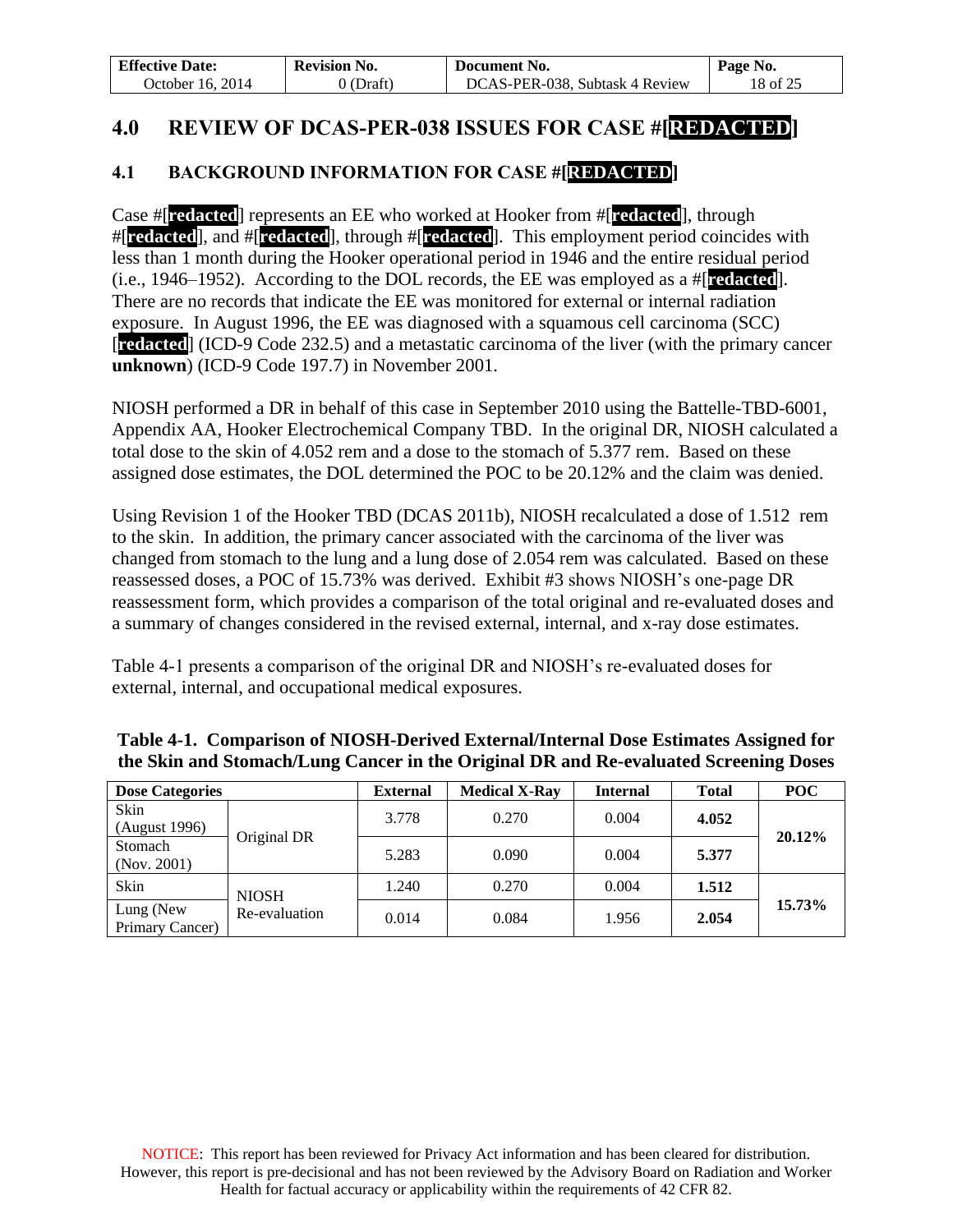| <b>Effective Date:</b> | <b>Revision No.</b> | Document No.                   | Page No. |
|------------------------|---------------------|--------------------------------|----------|
| October 16, 2014       | 0 (Draft)           | DCAS-PER-038, Subtask 4 Review | 19 of 25 |

### **EXHIBIT #3: NIOSH's REASSESSMENT REPORT FOR CASE** #[**REDACTED**]

### Claim #[**redacted**]

### **Total assigned dose**

| <b>Total Dose Assigned</b> |                   |  |
|----------------------------|-------------------|--|
| <b>Previous DR</b>         | 4.052 rem skin    |  |
| <b>Previous DR</b>         | 5.377 rem stomach |  |
| <b>PFR DR</b>              | 1.512 rem Skin    |  |
| <b>PFR DR</b>              | 2.054 rem Lung    |  |

#### **PoC**

|                    | PoC    |
|--------------------|--------|
| <b>Previous DR</b> | 20.12% |
| <b>PER DR</b>      | 15.73% |

#### **External**

- 5. (Hooker) The exposure values in Table 5 (page 13) applied The dose values in Table 5 are lower than the dose values from old TBD.
- 6. (Hooker)The exposure values in Table 6 (page 14) applied The dose values in Table 6 are lower than the dose values from old TBD.

### **X-rays**

1. No changes.

### **Internal**

- 1. (Hooker)Applied values from page 10 of the new TBD new internal values for inhalation and ingestion are higher than old TBD for production years.
- 2. (Hooker)Residual dose applied from Table 6 of the new TBD page 14. The values in this table are the same as the values from the old TBD.

**Note**: New values made a change in the primary cancer from stomach to lung.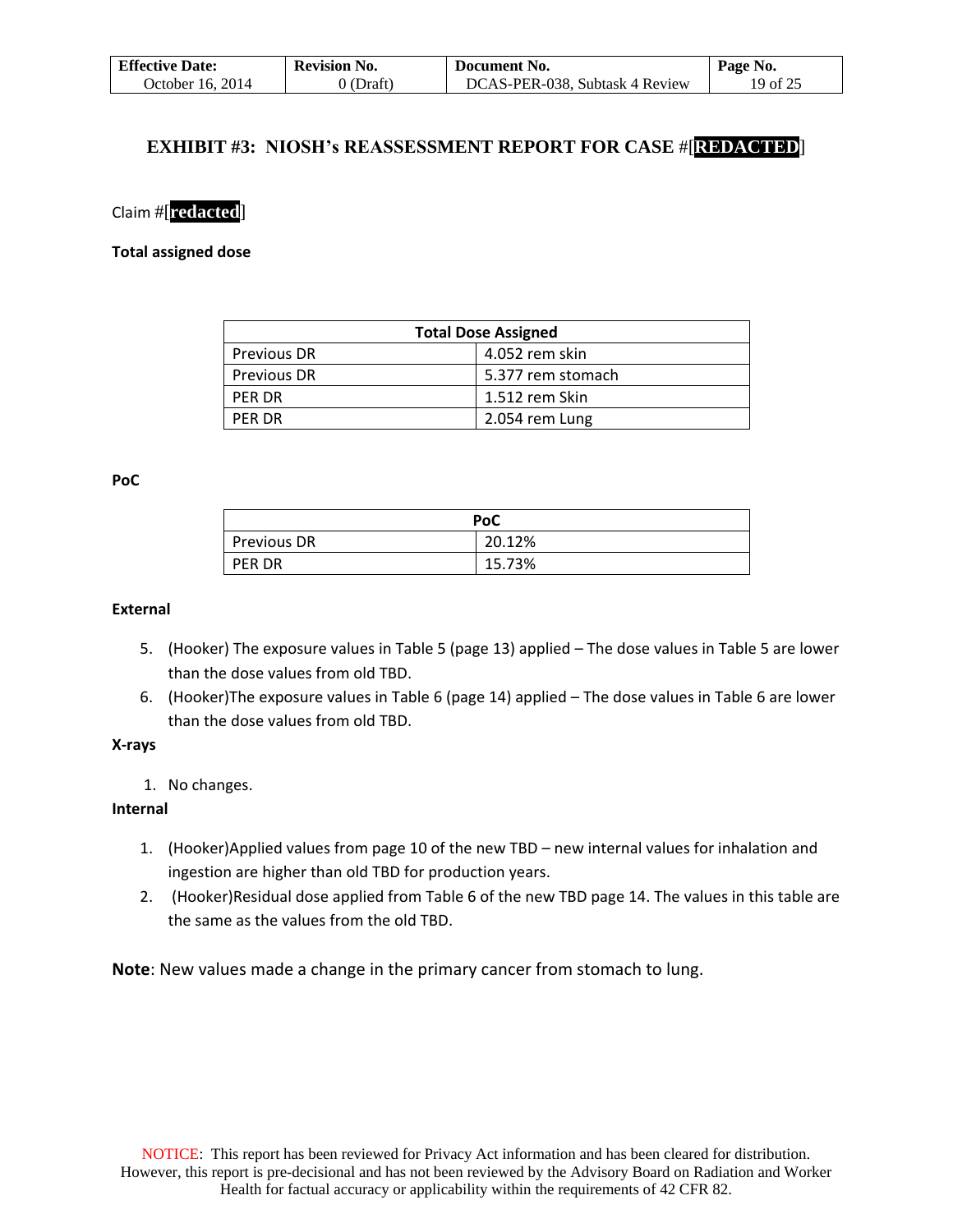| <b>Effective Date:</b> | <b>Revision No.</b> | Document No.                   | Page No. |
|------------------------|---------------------|--------------------------------|----------|
| October 16. 2014       | 0 (Draft)           | DCAS-PER-038, Subtask 4 Review | 20 of 25 |

## **4.2 SC&A'S REVIEW OF EXTERNAL AND INTERNAL DOSES IMPACTED BY DCAS-PER-038 FOR CASE #[REDACTED]**

Since NIOSH's dose re-evaluation for the Hooker TBD revisions addressed under DCAS-PER-038 includes changes to external and internal DR methodologies, SC&A reviewed the dose assignments for all exposure pathways in behalf of this case.

### **4.2.1 Assessment of External and Internal Doses Assigned in the Original DR**

In the **original**, it was determined that the EE was not monitored for external or internal exposures. Therefore, using claimant-favorable assumptions and the technical guidance documents available at the time of the DR (i.e., Battelle-TBD-6001, Rev. 0), external and internal doses were assigned as specified below.

Modeled External Dose. Since records were not available to determine if the EE was exposed to radioactivity as a [**redacted**] at Hooker, NIOSH assumed that the EE was chronically exposed to the source (i.e., uranium-bearing slag) and assigned doses associated with the job category of "Plant Floor High." Annual organ doses were calculated for 13 days during the operations period (January 3 through January 15, 1946) and the entire residual period (1946–1976), as specified in Table AA.3 of Battelle-TBD-6001, Appendix AA. Since the metastatic carcinoma of the liver was identified as a secondary cancer with an unknown primary cancer site, all likely primary cancers must be assessed in accordance with guidance in ORAUT-OTIB-0005, Rev. 03 (ORAUT 2010), Table 3-2. Based on this assessment, the original DR selected the **stomach** as the primary cancer site. Values from Table AA.3 were multiplied by an AP, 30–250 keV, 'Exposure to Organ Dose' DCFs of 0.892 for the skin and 1.251 for the stomach. This resulted in the assignment of a total operational/residual period dose to the skin of 3.778 rem and a total operational/residual period dose of 5.283 rem to the stomach. Annual doses were entered into IREP as 100% photons with energy ranges of 30–250 keV and with a constant distribution.

Occupational Medical Dose. External doses estimated in the original DR included one "preemployment" diagnostic x-ray, as specified in Battelle-TBD-6001, Appendix AA. Using the occupational medical x-ray dose for a PA view from Table 6-5 of ORAUT-OTIB-0006, Rev. 03 PC-1 (ORAUT 2005), a skin dose of 0.270 rem and a stomach dose of 0.090 rem was assigned in the original. This value was entered into IREP as a mean of a normal distribution with an uncertainty of 30%.

Modeled Internal Dose. There were no records of bioassay monitoring for the EE. Therefore, NIOSH calculated internal dose assuming that the EE was directly involved in uranium operations and the source material was inhaled and ingested. Using the IMBA program, inhalation/ingestion dose was calculated based on intake values cited in Table AA.1 of Battelle-TBD-6001, Appendix AA, for the job category "Plant Floor High," and assuming Type M solubility. This resulted in the assignment of a total internal dose to the skin and stomach of 0.004 rem.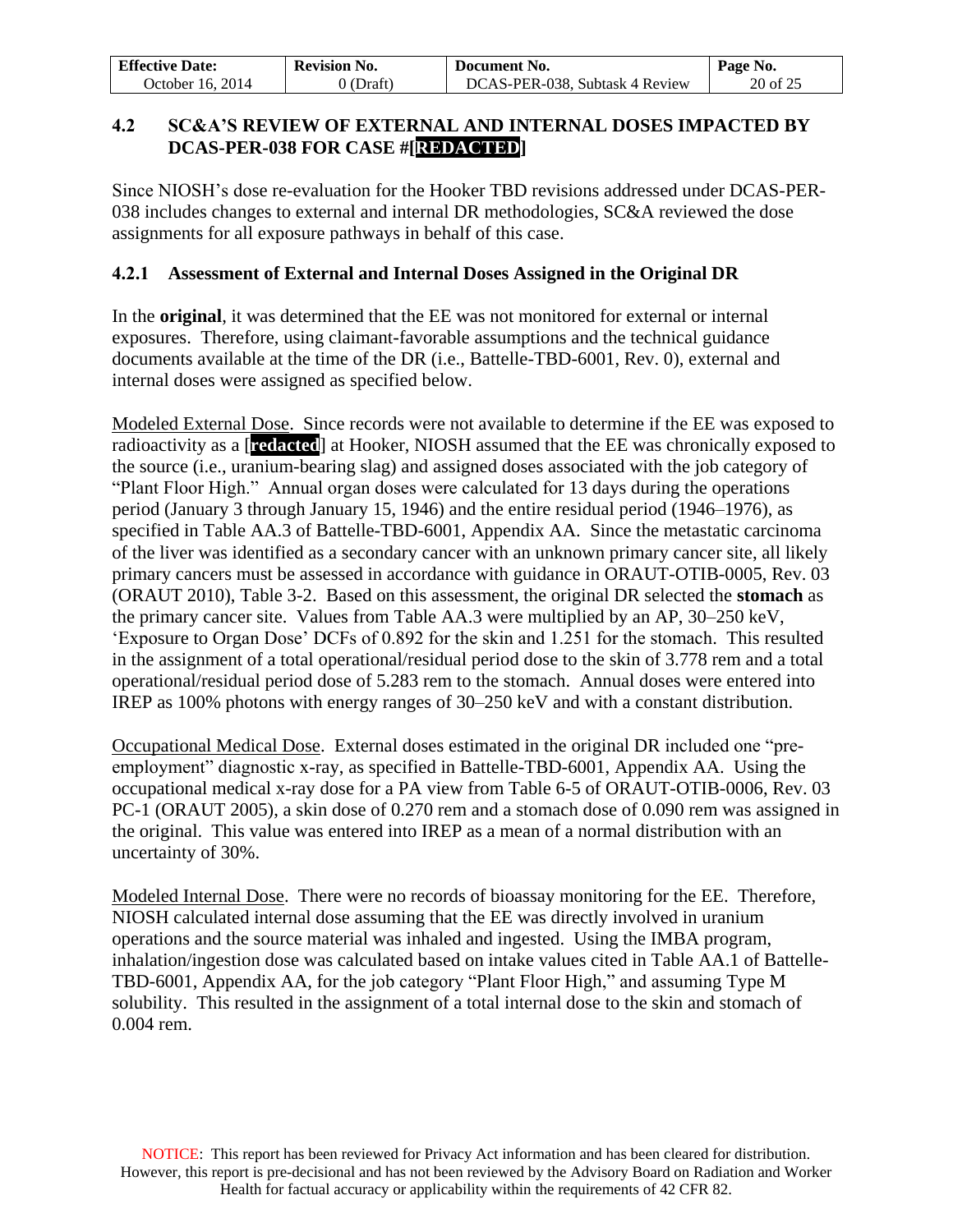| <b>Effective Date:</b> | <b>Revision No.</b> | Document No.                   | Page No. |
|------------------------|---------------------|--------------------------------|----------|
| October 16. 2014       | ) (Draft)           | DCAS-PER-038, Subtask 4 Review | 21 of 25 |

### **4.2.2 Assessment of External and Internal Dose Assigned in NIOSH's Re-evaluation of the Doses**

In the **reassessment** of doses for this case, NIOSH estimated external and internal doses using guidance in DCAS-TKBS-0009, Rev. 1 (DCAS 2011b). In addition, the dose reassessment utilized the most current technical documents, which included a revised ORAUT-OTIB-0006, Rev. 04 (ORAUT 2011), for determining the occupational medical dose. Details regarding the recalculation of external and internal doses, which are summarized in Exhibit #3 above, are presented below.

Modeled External Dose. This case was reassessed by NIOSH, since external dose rates during the residual period increased in DCAS-TKBS-0009, Rev. 1 (DCAS 2011b), for all worker categories with skin cancer from those cited in Battelle-TBD-6001, Appendix AA. In addition, the Appendix AA job categories of "Plant Floor High" and "Plant Floor Low" were changed in DCAS-TKBS-0009 to "Operator" and "Laborer," respectively. These changes are reflected in Table 5 (Operational Period) and Table 6 (Residual Period) of DCAS-TKBS-0009, Rev. 01.

Consistent with the original DR, NIOSH assessed doses for all likely primary cancers in accordance with guidance in ORAUT-OTIB-0005, Rev. 03 ORAUT 2010), Table 3-2. NIOSH's re-evaluation compared doses for primary cancer sites that included the stomach, colon, lower large intestine (LLI), upper large intestine (ULI), pancreas, and lung. It was determined that the **lung** produced the highest dose (rather than the stomach, which was used in the original DR) and was used as the primary cancer site.

Using the values cited in Table 5 (DCAS 2011b) and assuming a contamination dose associated with operators, NIOSH derived photon doses to the skin and lung during the operational period (i.e., 13 days in 1946) as shown below:

| Skin (material dose) = Table 5 'Operator' Dose $\times$ DCF/days per yr $\times$ workdays/yr<br>= 1.43 mrem/yr $\times$ 0.892/365 $\times$ 13 days/yr                                                   |
|---------------------------------------------------------------------------------------------------------------------------------------------------------------------------------------------------------|
| $= 0.0454$ mrem/yr or 4.54E-05 rem/yr                                                                                                                                                                   |
| Skin (contamination) = Table 5 'Operator' Dose $\times$ DCF/days per yr $\times$ workdays/yr<br>$= 0.455$ mrem/yr $\times$ 0.892/365 $\times$ 13 days/yr<br>$= 0.0145$ mrem/yr or 1.45E-05 rem/yr       |
| Lung (material dose) = Table 5 'Operator' Dose $\times$ DCF/days per yr $\times$ workdays/yr<br>$= 1.43$ mrem/yr $\times$ 0.986/365 $\times$ 13 days/yr<br>$= 0.0502$ mrem/yr or 5.02E-05 rem/yr        |
| Lung (contamination) = Table 5 'Operator' Dose $\times \times$ DCF/days per yr $\times$ workdays/yr<br>$= 0.455$ mrem/yr $\times$ 0.986/365 $\times$ 13 days/yr<br>$= 0.016$ mrem/yr or 1.60E-05 rem/yr |

NOTICE: This report has been reviewed for Privacy Act information and has been cleared for distribution. However, this report is pre-decisional and has not been reviewed by the Advisory Board on Radiation and Worker Health for factual accuracy or applicability within the requirements of 42 CFR 82.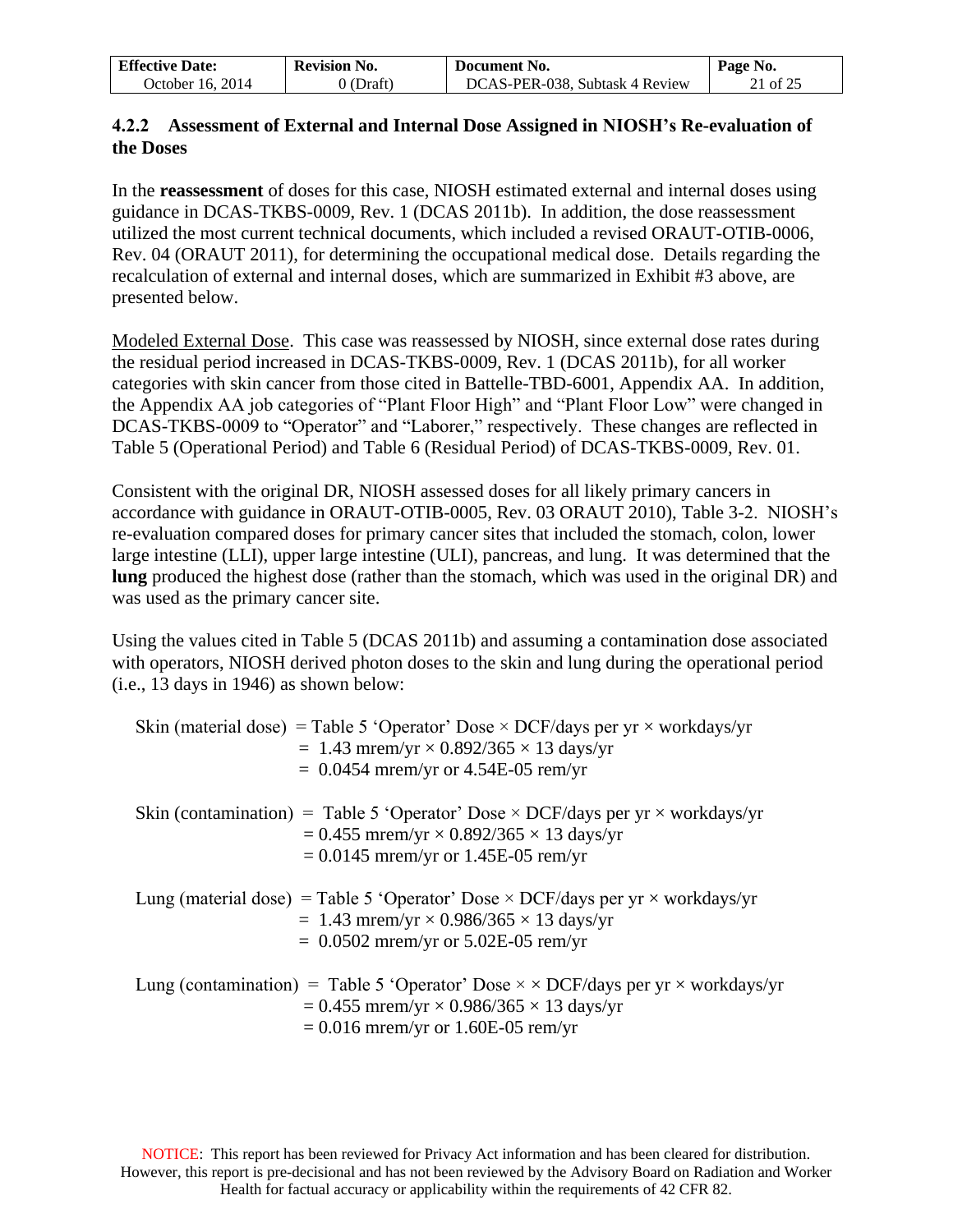| <b>Effective Date:</b> | <b>Revision No.</b> | Document No.                   | Page No. |
|------------------------|---------------------|--------------------------------|----------|
| October 16. 2014       | $(0)$ (Draft)       | DCAS-PER-038, Subtask 4 Review | 22 of 25 |

Residual period doses were calculated based on values cited in Table 6 of DCAS-TKBS-0009, Rev. 01, as shown below:

| Skin (residual period) = Table 6 'Operator/Laborer' Dose $\times$ Exposure to Organ DCF |
|-----------------------------------------------------------------------------------------|
| $= 4.55E-01$ mrem $\times 0.892$                                                        |
| $= 0.406$ mrem/yr or 0.000406 rem/yr                                                    |
|                                                                                         |
| Lung (residual period) = Table 6 'Operator/Laborer' Dose $\times$ Exposure to Organ DCF |
| $= 4.55E-01$ mrem $\times 0.986$                                                        |
| $= 0.448$ mrem/yr or 0.000448 rem/yr                                                    |

All photon doses were entered into IREP with an energy range of 30–250 keV and as a constant dose distribution. This resulted in a total photon dose of 0.004 rem.

In addition to the assessment of photon doses, NIOSH evaluated electron doses for the skin cancer. Operational and residual period doses were calculated as shown below:

|  | Skin (material dose) = Table 5 'Operator' Skin Dose/days per $yr \times$ workdays/yr<br>$= 29.4$ mrem per yr/365 $\times$ 13 days/yr<br>$= 1.047$ mrem/yr or 0.001047 rem/yr            |
|--|-----------------------------------------------------------------------------------------------------------------------------------------------------------------------------------------|
|  | Skin (contamination) = Table 5 'Operator' Skin Dose $\times$ DCF/days per yr $\times$ workdays/yr<br>$= 40.5$ mrem per yr/365 $\times$ 13 days/yr<br>$= 1.44$ mrem/yr or 0.00144 rem/yr |
|  | Skin (residual period) = Table 6 'Operator' Skin Dose<br>$=$ 40.5 mrem/yr or 0.0405 rem/yr                                                                                              |

This resulted in a total external skin dose from photons of 0.012 rem and 1.22 rem from electrons. For the lung, a total external dose of 0.014 rem was calculated.

Occupational Medical Dose. Since ORAUT-OTIB-0006 had been revised after the initial DR was completed, NIOSH also reassessed the occupational medical dose. It was determined that the PA chest exam dose for the skin of 0.270 rem, cited in Table A-7 of ORAUT-OTIB-0006, Rev. 04 (ORAUT 2011), was the same value cited in Rev. 03 PC-1 and assigned in the original DR. NIOSH's reassessment also assumed one pre-employment x-ray for the lung, which resulted in a dose of 0.084 rem. The occupational medical doses were entered into IREP as a photon energy of 30–250 keV and as a mean of a normal distribution with a 30% standard deviation.

Modeled Internal Dose. Internal dose was recalculated based on inhalation and ingestion intake values cited on page 10 of DCAS-TKBS-0009, Rev. 01. Contrary to statements cited under NIOSH's reassessed dose sheet shown in Exhibit #3 above, the operational period intakes for operators are slightly lower than those recommended in Battelle-TBD-6001, Appendix AA. However, the intakes were reassessed for the lung as the primary cancer site rather than the stomach. NIOSH's reassessment used IMBA to calculate the skin and lung doses for three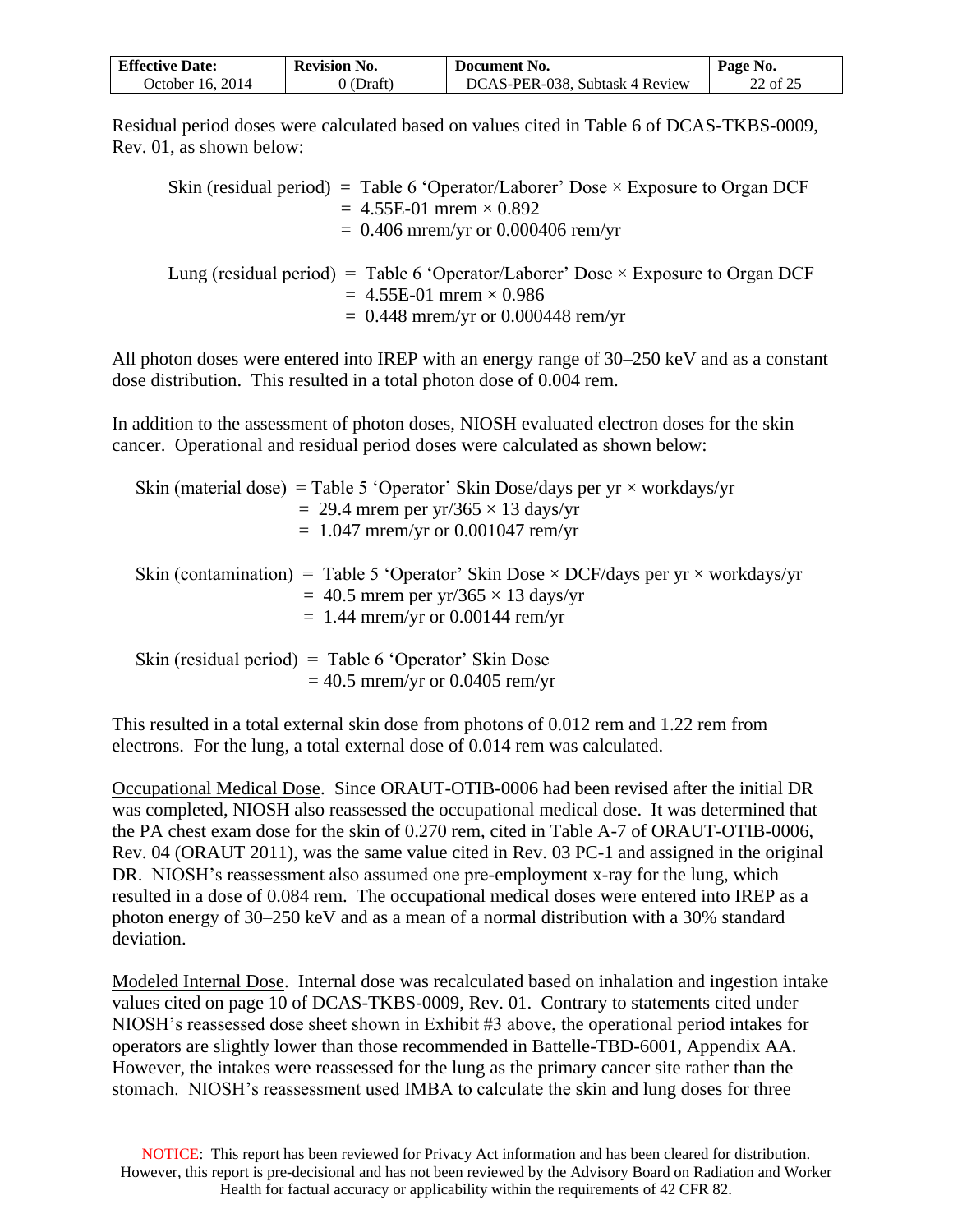| <b>Effective Date:</b>   | <b>Revision No.</b> | Document No.                   | Page No.            |
|--------------------------|---------------------|--------------------------------|---------------------|
| 2014<br>Jctober .<br>10. | Draft`              | DCAS-PER-038. Subtask 4 Review | $\angle 3$ of $2^5$ |

intake regimes (i.e., operational period inhalation, residual period inhalation, and operational ingestion). This assessment compared solubility Types S and M, with Type M resulting in the higher dose of 0.004 rem to the skin and Type S, which produced a dose of 1.956 rem to the lung. Annual doses from alpha radiation were entered into IREP as constants.

Reassessment Summary. NIOSH entered the above-described external and internal doses into IREP and re-evaluated the POC. Using the reassessed doses, a POC of 15.73% was derived, which was a decrease from the 20.12% POC resulting from doses calculated in the initial DR.

## **4.2.3 SC&A's Conclusions Regarding Assignment of External and Internal Doses**

SC&A's review compared guidance for modeling external and internal doses cited in the applicable Hooker TBDs to the re-evaluated doses calculated by NIOSH, as summarized in Exhibit #3. Since the liver carcinoma was a secondary cancer with an unknown primary cancer, we also reviewed all files and spreadsheets for determining the appropriate primary cancer site. It was noted during this review that, although the original DR selected the stomach as the primary cancer, it was actually the combined external and internal doses associated with the lung that resulted in the highest radiation dose. This was corrected during NIOSH's reassessment of the case.

Our evaluation of NIOSH's reassessed external doses found that they were calculated using claimant-favorable assumptions associated with Operators. Using these assumptions, SC&A was able to match the re-evaluated external photon and electron doses. It should be noted that, for external photon doses calculated for exposure to contamination during the operational period, the TBD recommends entering this dose into IREP as a constant distribution with energies distributed as 80.3% <30 keV, 12.3% 30–250 keV, and 7.5% >250 keV. However, NIOSH entered these doses into IREP as 100% 30–250 keV. This inconsistency with TBD guidance is claimant favorable and had an insignificant impact on the resultant POC for this case.

SC&A considers NIOSH's internal dose assumptions appropriate and consistent with guidance in DCAS-TKBS-0009, Rev. 01 (DCAS 2011b). In addition, we were able to match the internal doses using IMBA.

Lastly, SC&A re-ran IREP with NIOSH's reassessed doses and was able to verify that the POC of 15.73% is correct.

SC&A has no findings with NIOSH's methodology for reassessing doses associated with Case #[**redacted**].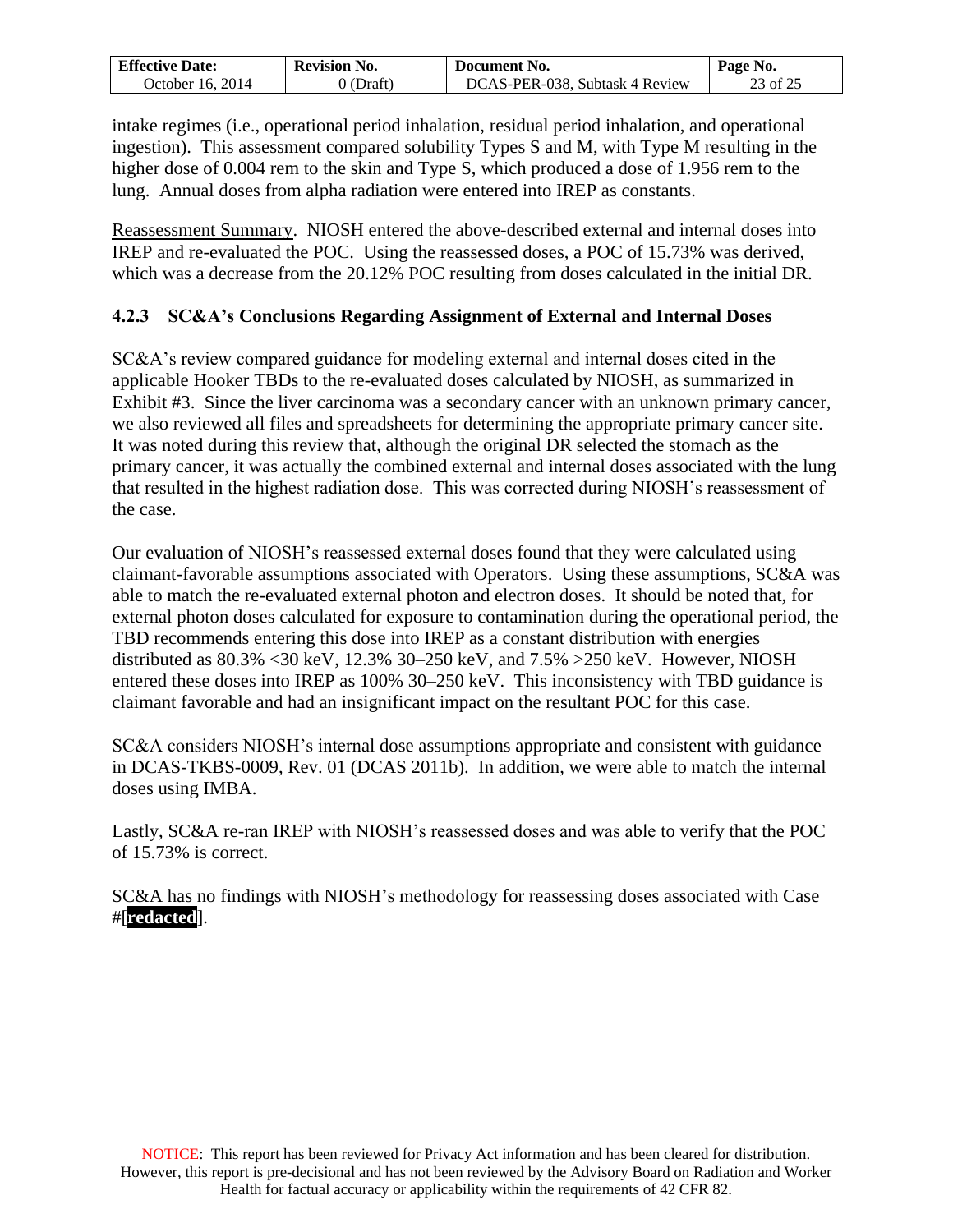| <b>Effective Date:</b> | <b>Revision No.</b> | Document No.                   | $\mathsf{Page No.}$ |
|------------------------|---------------------|--------------------------------|---------------------|
| October 16, 2014       | 0 (Draft)           | DCAS-PER-038, Subtask 4 Review | 24 of 25            |

# **5.0 SUMMARY CONCLUSIONS**

Under SC&A's *A Protocol to Review NIOSH's Program Evaluation Reports (PERs)*, SCA**-**TR-PR2009-0002, Rev. 1 (SC&A 2009), Subtask 4 requires the audit of DR cases reworked as a result of the PER under review. After SC&A's review of DCAS-PER-038 "Hooker Electrochemical TBD Revisions," it was determined by the PRSC that SC&A be tasked with reviewing three reworked claims.

This report satisfies the Subtask 4 requirement. For this review, SC&A compared external and internal doses assigned in the original DR to the NIOSH reassessed doses, since the TBD revisions associated with DCAS-PER-038 affected both exposure pathways. As noted above, based on NIOSH's reassessment of doses and resulting POCs for all Hooker cases impacted by the TBD revisions, there was no need to request that the DOL return any of the claims for a formal re-evaluation.

For each of the three claims, SC&A reviewed all applicable files, spreadsheets, and tools employed for assessing external and internal doses. In all cases, we considered NIOSH's assumptions to be reasonable, and we were able to match their revised internal and external doses. Lastly, we verified that all data were correctly entered into IREP and re-ran IREP to ensure that the POC values agreed with those reported by NIOSH.

This review did not identify any findings associated with the reassessment of cases due to changes in the Hooker Electrochemical TBD as outlined in DCAS-PER-038.